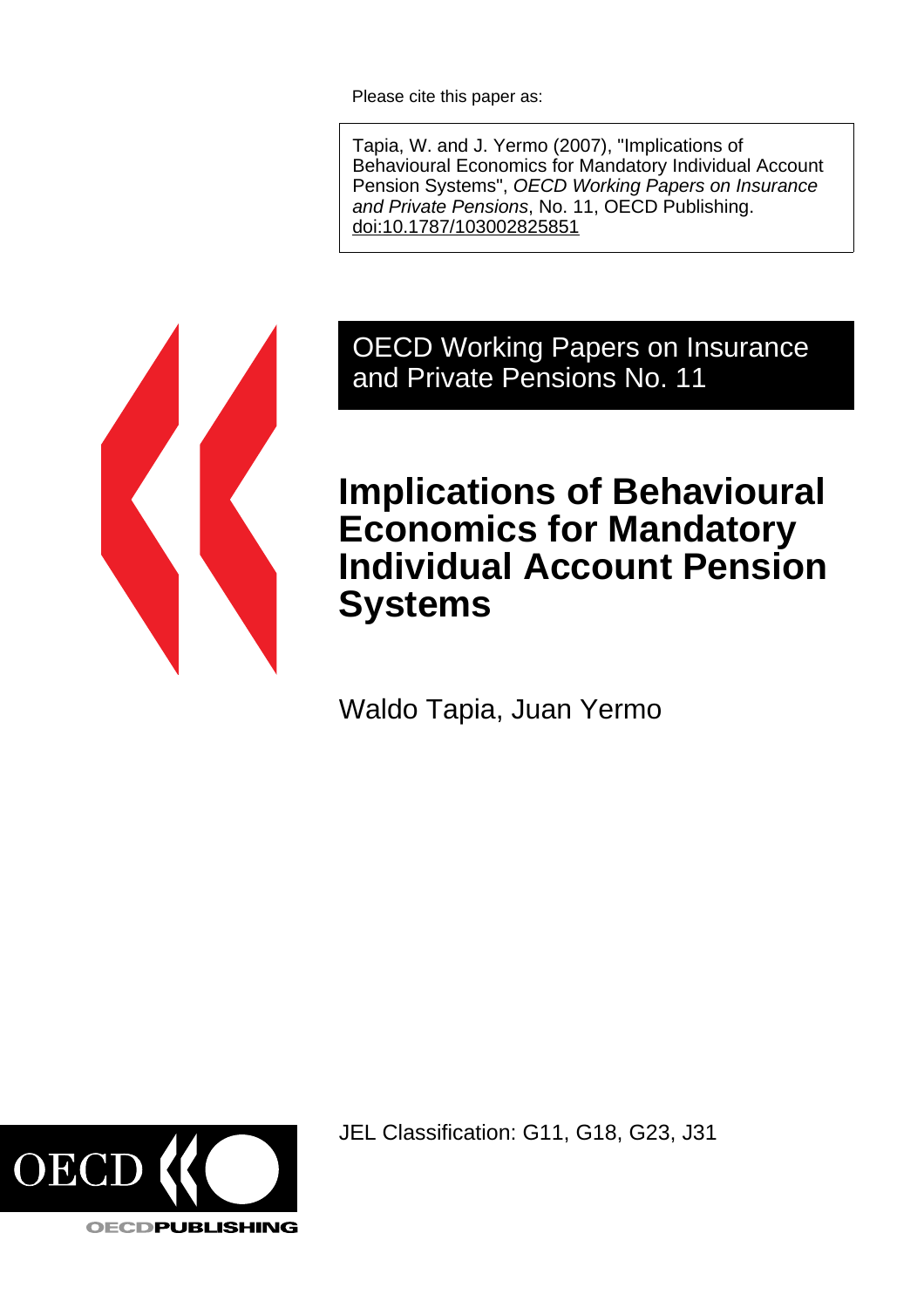

# **IMPLICATIONS OF BEHAVIOURAL ECONOMICS FOR MANDATORY INDIVIDUAL ACCOUNT PENSION SYSTEMS**

**Waldo Tapia, Juan Yermo**

**July 2007**

# **OECD WORKING PAPER ON INSURANCE AND PRIVATE PENSIONS**

**No. 11**

———————————————————————————————————————

Financial Affairs Division, Directorate for Financial and Enterprise Affairs Organisation for Economic Co-operation and Development 2 Rue André Pascal, Paris 75116, France [www.oecd.org/daf/fin/wp](http://www.oecd.org/daf/fin/wp)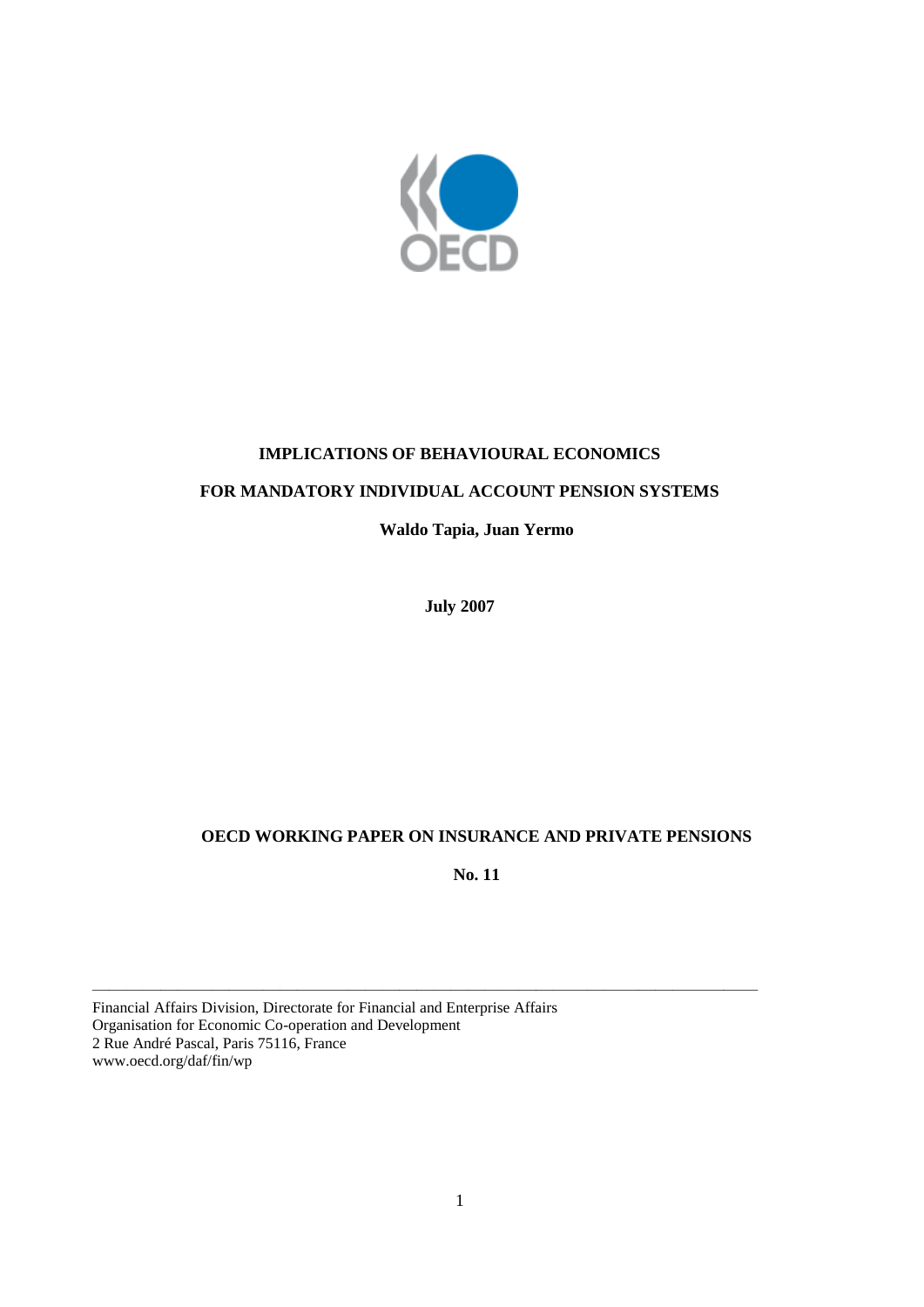# **ABSTRACT/RÉSUMÉ**

#### **Implications of behavioural economics for mandatory individual account pension systems**

In individual account pension systems, members bear the risks and consequences of their investment decisions. If participants behave as predicted by economic theory, such responsibility would be welfareenhancing as members would invest and hold a portfolio of financial assets with a risk-return combination consistent with their investment horizon, degree of risk aversion and the portfolio of other assets they hold, including their human capital and, where relevant, their home. Behavioural economists and empirical researches have shown that in reality members are not particularly good at handling their retirement savings, either because they lack the necessary cognitive ability to solve the optimization problem, because they have insufficient will power to execute it, or even sometimes because they are overconfident. This paper describes the extent to which plan members make active investment decisions in these systems and assesses the policy solutions that have been put forward to facilitate choice. The paper offers a comparative analysis of ten countries that have implemented investment choice in the accumulation stage of their individual account pension system.

#### *JEL codes:* J31 G11 G23 G18

*Keywords:* Pension funds; portfolio preferences; individual choice; individual accounts; investment alternatives; pension plans; investment return; investment limits.

\*\*\*\*\*

# **Implications de l'économie des comportements pour les systèmes de pension à comptes individuels obligatoires**

Dans les systèmes de pension à comptes individuels, les membres supportent les risques et les conséquences de leurs décisions d'investissement. Si les participants se comportent comme le prédit la théorie économique, le fait qu'ils assument cette responsabilité doit améliorer leur bien-être car ils réaliseront des investissements et détiendront un portefeuille d'actifs financiers présentant un couple risque-rendement qui sera cohérent avec leur horizon d'investissement, avec leur degré d'aversion au risque et avec les autres types d'actifs qu'ils détiennent, notamment en termes de capital humain et, le cas échéant, d'immobilier. Les économistes du comportement et les recherches empiriques ont toutefois montré que, dans la réalité, les membres des systèmes de pension à comptes individuels ne savent pas particulièrement bien gérer leur épargne retraite, parce qu'ils n'ont pas les connaissances nécessaires pour résoudre le problème de l'optimisation, ou parce qu'ils n'ont pas la volonté suffisante pour mettre en œuvre les décisions nécessaires ou, parfois encore, parce qu'ils pèchent par excès de confiance. Dans ce document, on observe dans quelle mesure les membres des plans font des choix d'investissement actifs et on examine les mesures qui ont été prises par les pouvoirs publics pour faciliter ces choix. On procède, par ailleurs, à une analyse comparative de la situation dans dix pays qui ont introduit des possibilités de choix des investissements, durant la phase d'accumulation, dans leur système de pension à comptes individuels.

# *JEL codes :*G23

*Mots clés*: Fond de retraite, préférences de portfolio; élection individuelle; comptes individuelles ; alternatives d'investissement; plan de retraite; retours d'investissements; limites d'investissement.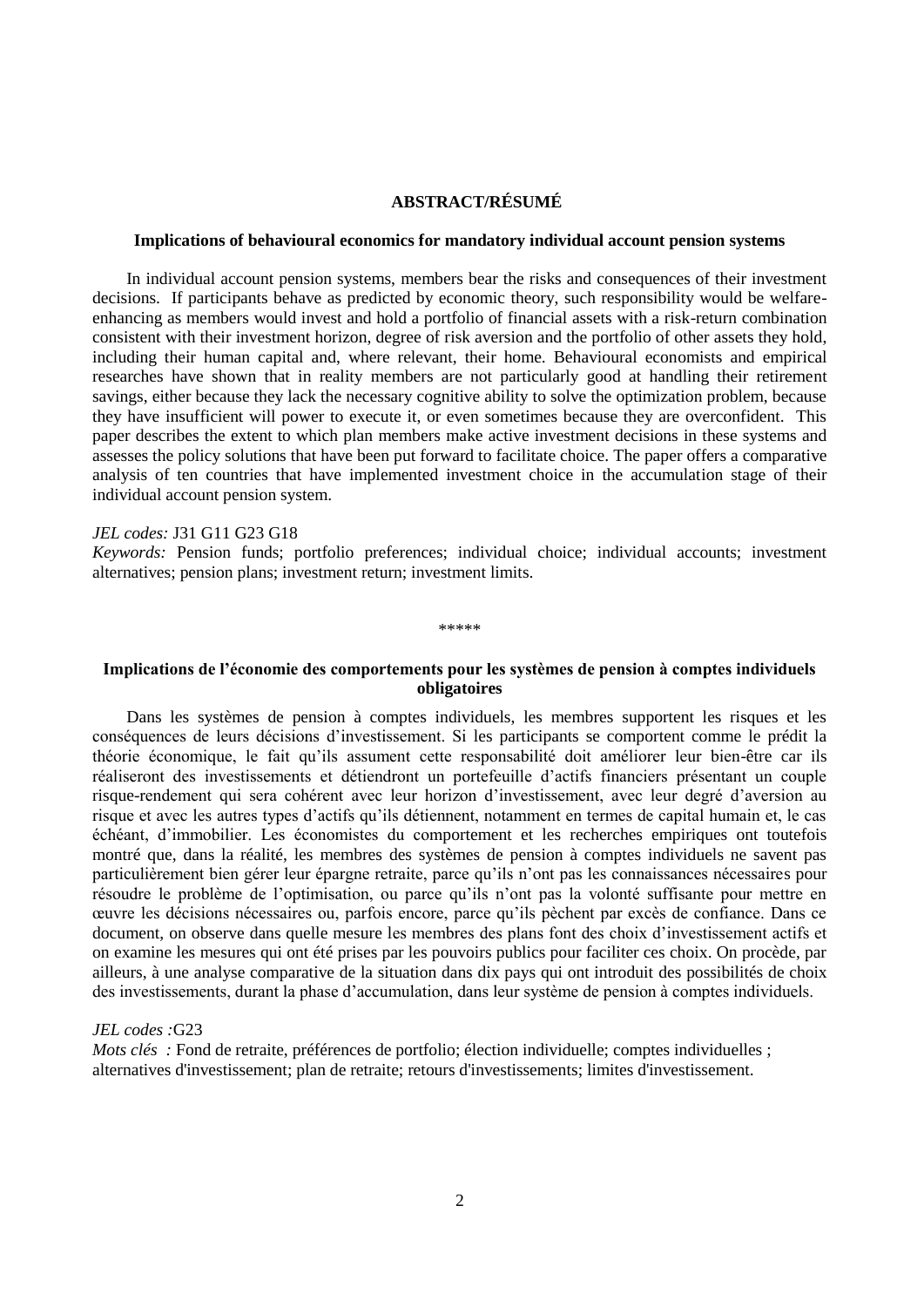**Copyright OECD, 2007**

**Applications for permission to reproduce or translate all, or part of, this material should be made to: Head of Publications Service, OECD, 2 rue André-Pascal, 75775 Paris Cédex 16, France.**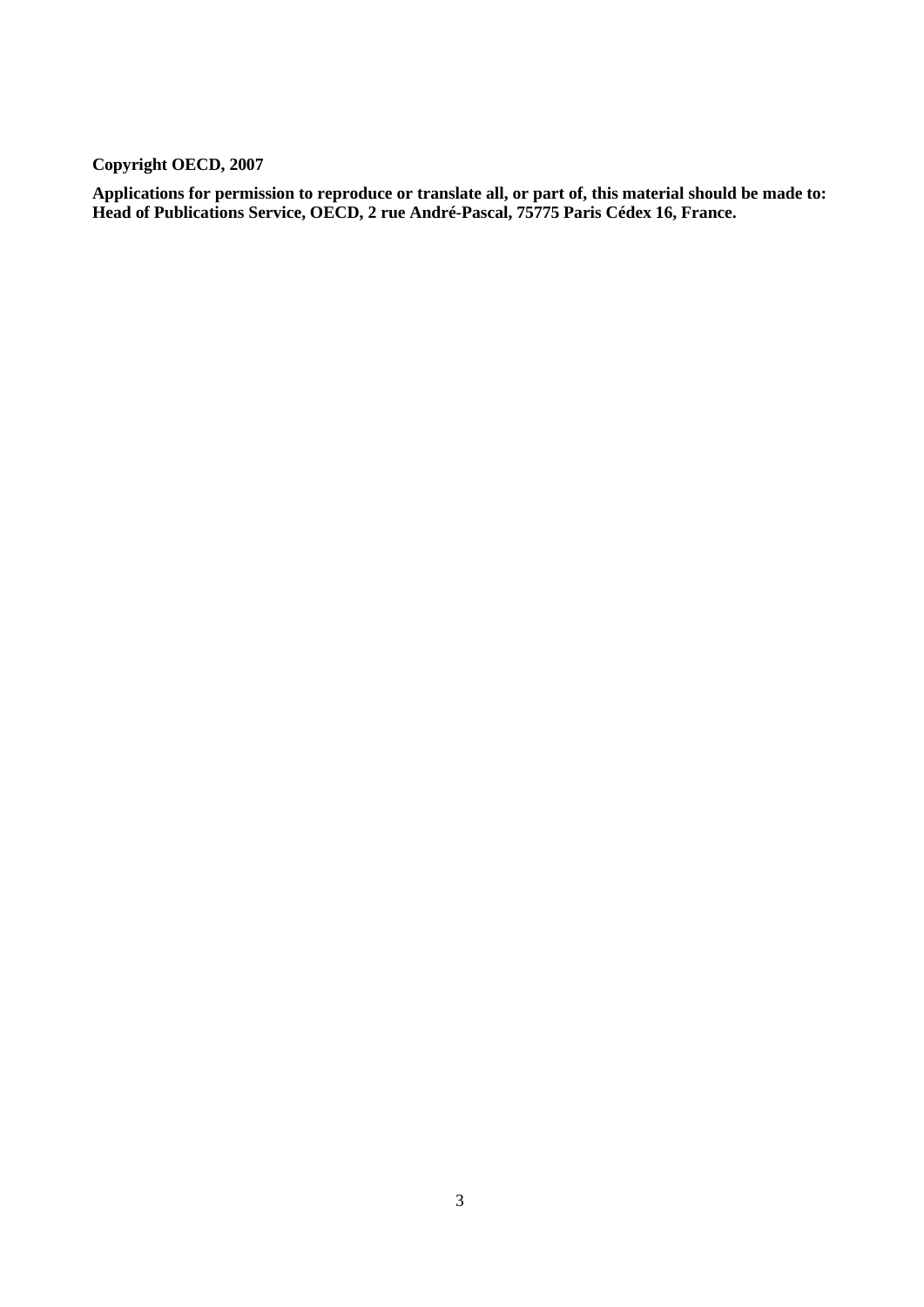# **IMPLICATIONS OF BEHAVIOURAL ECONOMICS FOR MANDATORY INDIVIDUAL ACCOUNT PENSION SYSTEMS**

# **Waldo Tapia, Juan Yermo<sup>1</sup>**

## **I. Introduction**

 $\overline{a}$ 

Seven OECD countries (Australia, Denmark, Hungary, Mexico, Poland, Slovak Republic, and Sweden), have introduced mandatory funded pension plans where individuals bear investment risk during the accumulation phase and can opt for different types of income streams at retirement (primarily annuities or programmed withdrawals).<sup>2</sup> Such plans are even more popular outside the OECD area. In Latin America, nine countries other than Mexico have them, while in Central and Eastern Europe (excluding OECD countries) the number reaches eight.<sup>3</sup> Hong Kong (China), India, Kazakhstan, the Russian Federation and Ukraine also have similar systems. In Africa, one country, Nigeria, has introduced such a system, while South Africa is considering it. In total, twenty-nine countries now include individual investment accounts as part of their mandatory pension system. In most cases, these plans are providing benefits that at least partly replace those of the pay-as-you-go (PAYG) financed social security system.

A basic policy question in these new systems is how much choice workers should have over key decisions, such as the choice of provider, choice of investment portfolio, and choice of income stream at retirement. In countries where mandatory individual account systems are large, these financial decisions can determine their standard of living in old age. These decisions are all the more relevant given that participation in these systems is mandatory and that the contribution rate is set by law. If workers need to be obliged to participate in the system and to contribute a certain percentage of their salary, can they be expected to make informed choices over, for example, investment portfolios?

Conventional economic theory suggests that informed economic agents act rationally to maximize their self interest. In theory, optimal investment selection requires that plan members participate actively in the allocation of their investments. Members may have different preferences related to their aversion to risk, and these preferences should be reflected in a different composition of their investment portfolio. Members should be able to choose from a broad range of choices the pension fund and investment portfolio that best matches their personal attitude to investment risks and horizon. They should also have the freedom to switch to another pension fund later if they so choose.

<sup>&</sup>lt;sup>1</sup> The authors would like to thank delegates to the OECD Working Party on Private Pensions for useful comments. The views expressed herein are those of the authors and do not necessarily reflect those of the OECD or the governments of its Member countries. The authors are solely responsible for any errors.

Contact information: Waldo Tapia, Private Pensions Unit, Financial Affairs Division, Directorate for Financial and Enterprise Affairs, Organisation for Economic Co-operation and Development, 2, rue André Pascal, Paris, 75775, France. E-mail[: waldo.tapia@oecd.org.](mailto:waldo.tapia@oecd.org)

 $2^{2}$  Such systems are sometimes called individual accounts. New Zealand is also poised to introduce such a system in July 2007, though workers will be able to opt-out during three months following their automatic enrolment. The UK will introduce a similar system in 2012. In Italy, since January 2007, workers must state if they do not wish their severance payment to be transfered to pension funds.

<sup>&</sup>lt;sup>3</sup> In Latin America: Chile, Peru, Colombia, Argentina, Uruguay, Bolivia, Mexico, El Salvador and Costa Rica and Dominican Republic. In Central and Eastern Europe: Bulgaria, Croatia, Estonia, Kosovo, Latvia, Lithuania, Macedonia and Slovenia.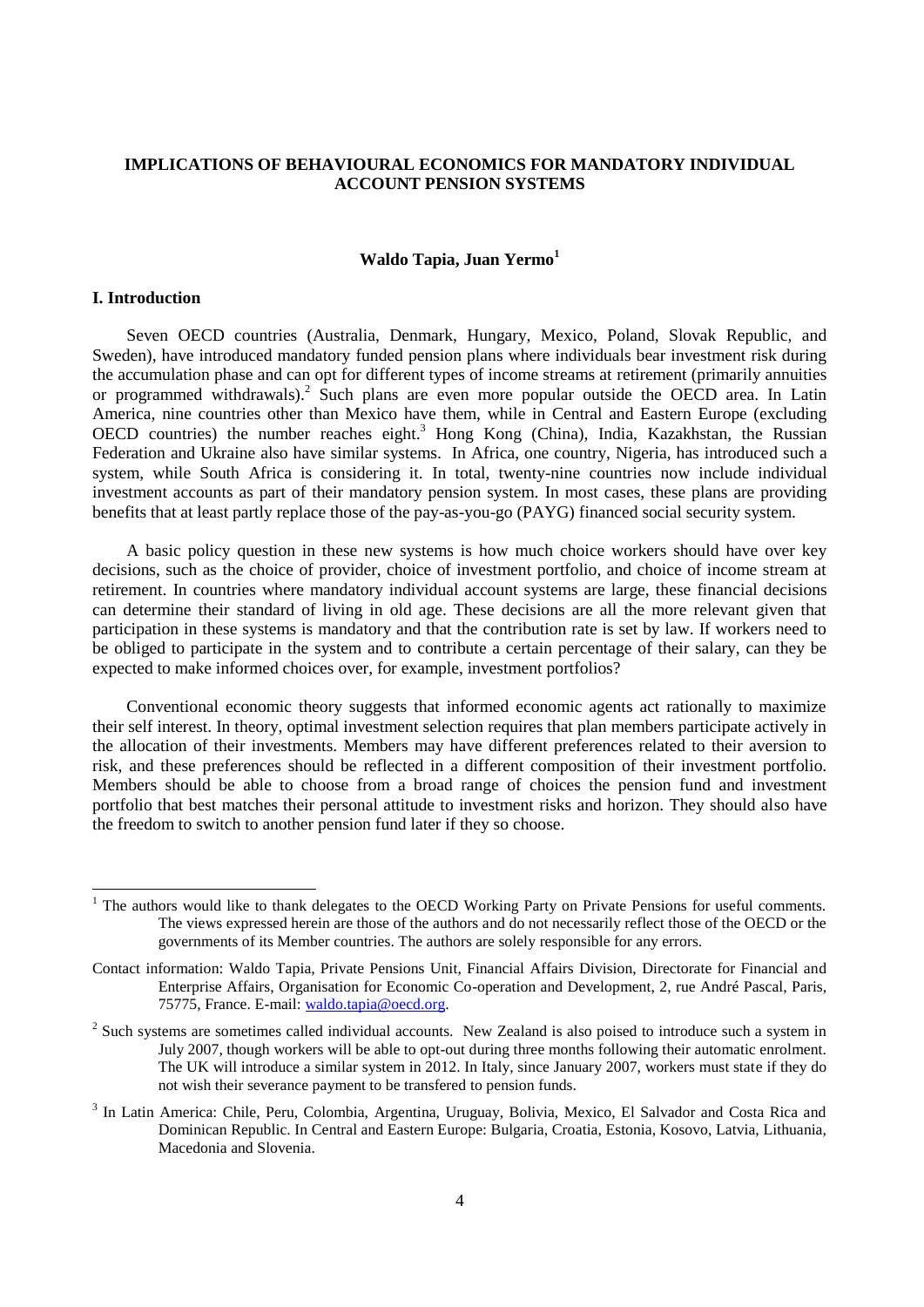However, a growing research literature in behavioural economics suggests that plan members make systematic errors with respect to their retirement saving, leading ultimately to reductions in economic welfare. While lack of adequate disclosure or knowledge over financial matters may be partially responsible, there is also evidence that even when correcting such problems, individuals are sometimes unable or unwilling (or both) to select an investment portfolio that matches their risk and return preferences. Moreover, in order to be effective in preparing the general population, financial education programmes require a breadth in scope and intensity that can only be achieved over many years and at a high cost. The implementation of investment choice in mandatory individual account systems can therefore have unintended consequences on welfare that should not be ignored.

This paper describes the extent to which plan members make active investment decisions in these systems and assesses the policy solutions that have been put forward to facilitate choice. The first part provides a brief summary of the exiting literature on behavioural economics and individual investment decision-making (primarily from the United States), including the question about whether participants are well placed to make strategic investment decisions with their pension fund assets. The second part offers a comparative analysis of ten countries that have implemented investment choice into their individual account pension system, including some from outside the OECD. The focus is on the accumulation stage, leaving the retirement stage and the integration of the two for future research. The paper, therefore, does not intend to answer the question about the optimal investment portfolio for an individual, as this can only be answered with reference to the retirement stage.

#### **II. Behavioural economics literature on investment choice**

In individual account systems, members bear the risks and consequences of their investment decisions. If participants behave as predicted by economic theory, such responsibility would be welfareenhancing as members would invest and hold a portfolio of financial assets with a risk-return combination consistent with their investment horizon, degree of risk aversion and the portfolio of other assets they hold, including their human capital and, where relevant, their home.<sup>4</sup> Following the same idea, much of the discussion concerning the implementation of investment choice assumes that individuals are both exceptionally good decision makers and are able to carry out their investment decisions. In other words, members have the knowledge, willpower and self-control to exercise choice.

Behavioural economists, on the other side, have shown that in reality several obstacles and behavioural challenges compromise good investment decision making. Many individuals are not particularly good at the retirement savings problem either because they lack the necessary cognitive ability to solve the optimization problem, because they have insufficient will power to execute it, or even sometimes because they are overconfident. Surveys and empirical researches suggest that individuals do not follow the traditional assumptions about rational economic decision-making.

This point of view is consistent with the fundamental economic proposition that people can and do try to maximize their self-interest, but it also recognizes that such decisions are often sub-optimal, given available information.<sup>5</sup> These outcomes have been attributed to various behavioural factors including choice and information overload, unstable or undefined preferences, heuristic decision-making, "framing

l

<sup>&</sup>lt;sup>4</sup> The optimal asset allocation for a long-term investor has been analyzed by Campbell and Vicera (2002). See Larrain (2007) for a thorough review of the literature (as assumed under the standard utility theory).

<sup>&</sup>lt;sup>5</sup> Mitchell and Utkus, 2003.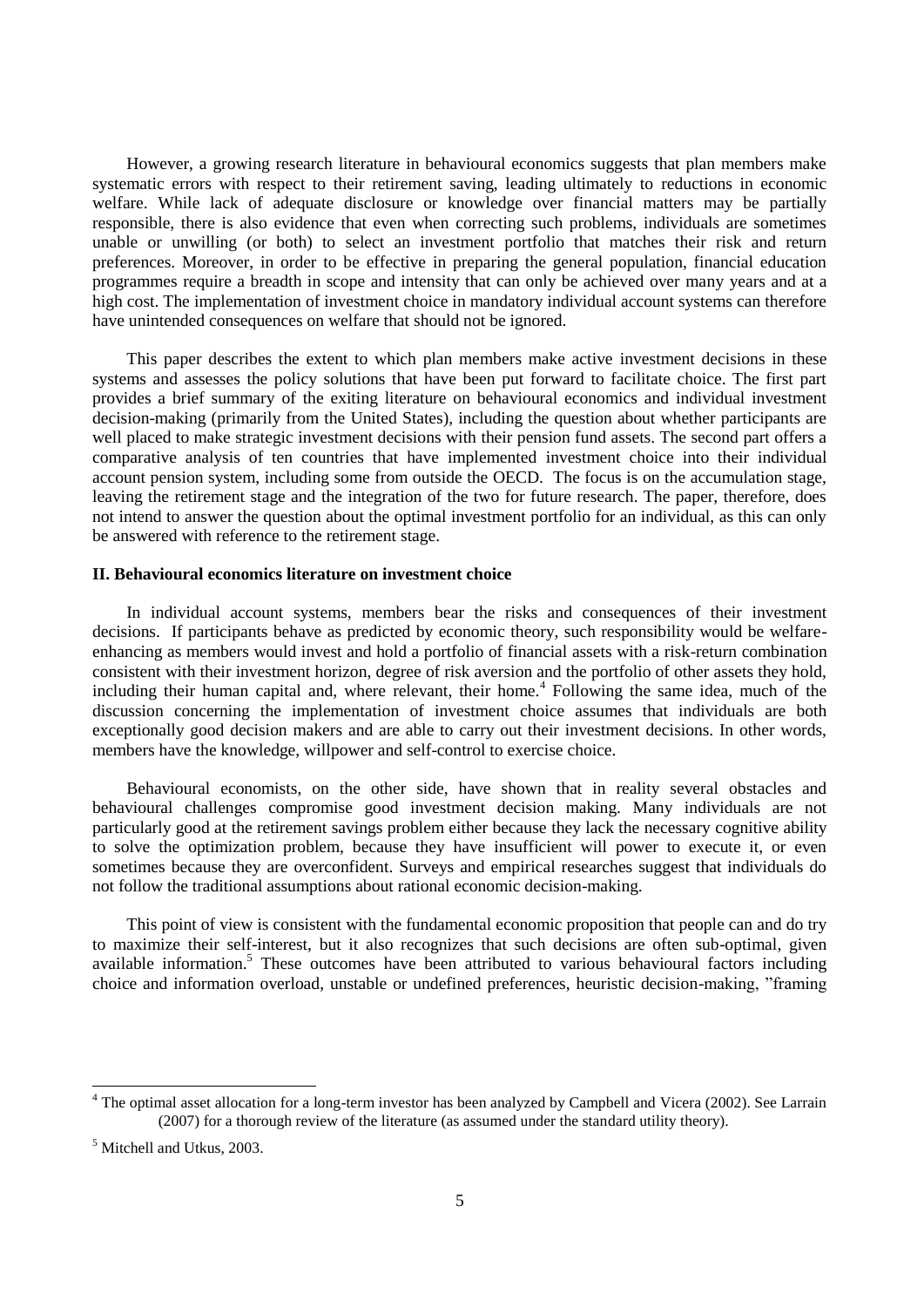effects" and investment menu design, procrastination and inertia, and overconfidence. Work on utility functions has also highlighted asymmetries in attitudes to probable losses and gains.<sup>6</sup>

#### *Choice and information overload*

Multiple research studies have examined the impact of the number of investment choices upon investor behaviour. Contrary to popular belief, more choice is not always better. Investors can sometimes be prone to choice overload, and simply fail to act. This question has become more relevant in recent years, as financial institutions offer an increasing number of investment options.

Researchers have attempted to determine whether extending the range of choices increases or decreases participation and contribution rates. In sum, the findings indicate that too many investment options can cause information overload, resulting in greater use of the default option and even declines in participation rates. On the contrary, allowing participants to easily evaluate choices and limiting the number of options can raise participation rates.

For example, Iyengar, Jiang and Huberman (2003) found that participation rates in United States 401 (k) pension plans decline as the number of fund options increases. They found that participation rates peaked at 75% when only two options were offered and they declined steadily to 60% as the number of options approached  $60$ .<sup>7</sup> Research in the United State using Vanguard recordkeeping data also found that on average, participation in United State 401(k) plans fell 2% for every 10 investment options added (Vanguard, 2003). Benartzi and Thaler (2002) found that although retirement plan participants perceive a need to maximise retirement income, they are likely to have difficulty coping with a large number of investment alternatives**.**

Another research carried out by Agnew (2003) examined the interaction between individuals' financial knowledge and their behaviour relative to the number of investment options. The study found when there was a large number of choices and an increasing number of similar funds, both high-knowledge and low-knowledge participants opted increasingly for the default investment option.<sup>8</sup>

Choice overload also appears to affect asset allocation. Lyengar and Kamenica (2006) show that people reduce their exposure to equities as the menu of funds expands. They estimate that the addition of ten funds increase the fraction invested in money market and bonds funds by 3.28 percentage points

# *Unstable and undefined preferences*

l

Although plan members may perceive a need to maximize retirement income, the problem of incoherent preferences for making investment decisions complicates optimal retirement plan design. Much of the research in this area shows that individuals often do not arrive at the decision with firm preferences

<sup>6</sup> Kahneman and Tversky, 1979, identified loss aversion, a tendency to weigh losses about twice as much as gains. They also find that individuals judge how their decisions affect incremental gains and losses to their wealth, rather than their total wealth.

<sup>&</sup>lt;sup>7</sup> The average number of plan options in 401(k) plans in the United States was 19 in 2005, up from 13 in 2000. Despite the growing number of funds, participant use of plan options has remained largely unchanged since 2000. The average participant used 3.6 options in 2005. (Vanguard, 2006). A study carried by Choi et al. (2003) shows that in the United States between 48% and 81% of assets in different 401(k) plans are invested in the default options.

<sup>8</sup> Utkus (2004) shows that about 80% of nearly 1,900 DC pension plans in the United States choose a money market or investment contract fund as the default investment option (Vanguard, 2004).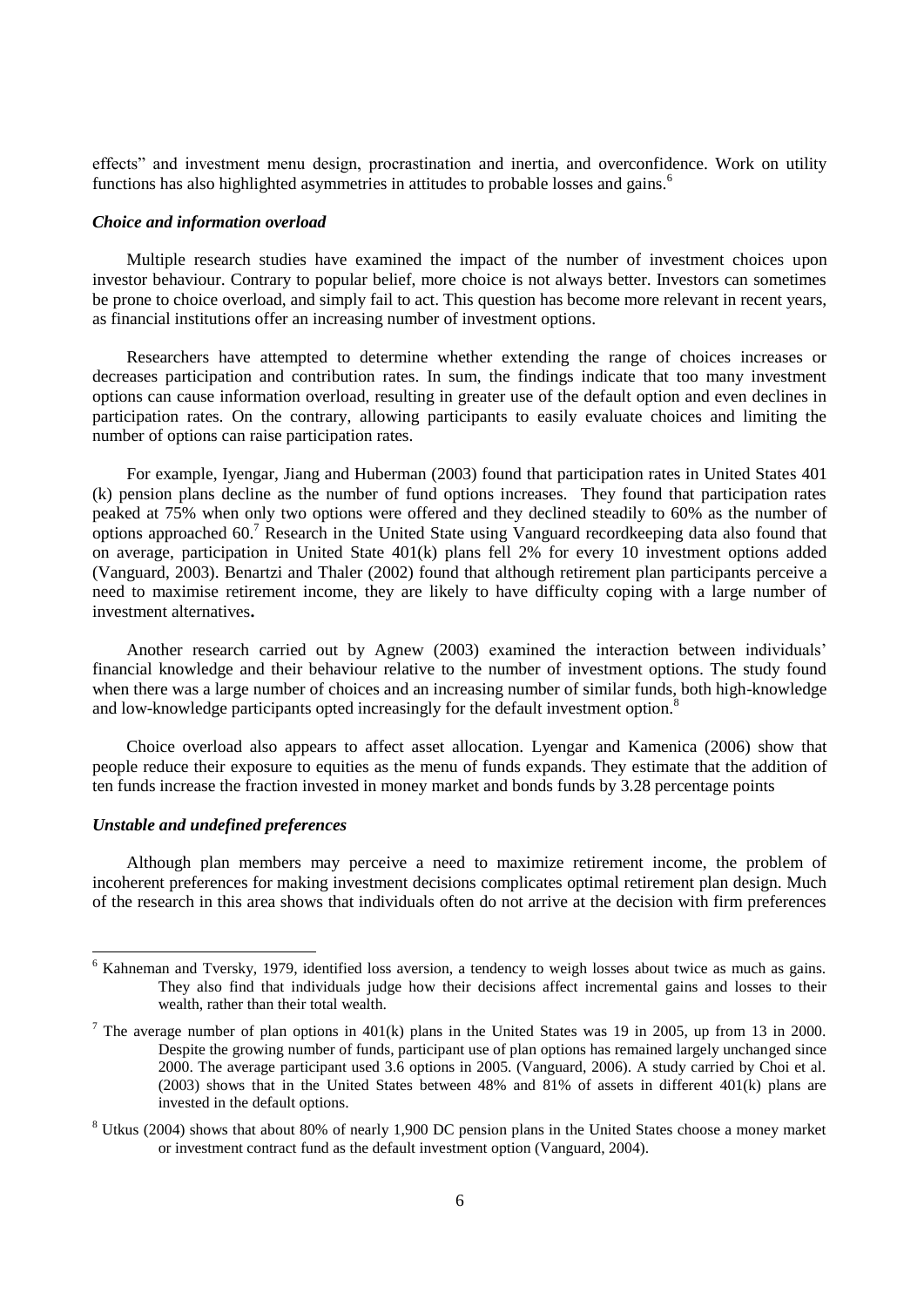in mind. Rather, individual preferences to risk and time, for example, vary depending on the decision to be made.<sup>9</sup>

For example, Benartzi and Thaler (2002) show that plan participants appear to have relatively weak preferences for the portfolio they elect. This was found in experiments where workers were given a choice between holding their own portfolio, the portfolio of a median participant in their plan, and the portfolio of the average participant. They found that participants seemed to be happier with the portfolio constructed as the statistical average of their co-workers' behaviour than with the portfolio they themselves had originally selected.

An important issue to consider is whether the seeming lack of firm preferences evidenced by the these studies is symptomatic of a much deeper problem of lack of understanding of the choices offered, insufficient knowledge over basic financial issues or simply recognition of the complexity of the portfolio choice problem in an inter-temporal setting.

#### *Heuristic decision-making*

Other systematic violations of rationality that affect investment decision have been attributed to specific shortcuts or 'heuristics'. Heuristics are simple rules of thumb which have been proposed to explain how people make decisions, come to judgments and solve problems, typically when facing complex problems or incomplete information.

Investors are confronted daily with a large amount of information that should allow them to make informed and economically rational decisions. The decision making process, however, is not a strictly rational one where all relevant information is collected and objectively evaluated. Rather, the decision maker takes mental 'short cuts' (Kahneman and Tversky 1974). There may be good practical reasons for adopting a heuristic decision making process, particularly when there is time pressure, or when other factors make fully evaluating all choices difficult.

To illustrate, investors who have the possibility to allocate part of their pension savings between different options are confronted with a complex sequence of choices. First, they have to decide whether to invest in the default option or in other fund. Second, they have to decide in how many funds to invest in. Third, they have to choose in which funds to invest in. Finally, they have to decide what percentage should be invested in each fund. In such situations, Benartzi and Thaler (2001) find support for the existence for the "1/n" strategy (and other "naïve diversification strategies"), which leads participant to split their contribution equally amongst "n" funds offered by the plan. Huberman and Jiang (2006) also find that the use of the 1/n rule is related to the ease of applying it.

Benartzi and Thaler (2001) studied the relationship between the menu of investment choices and the eventual pattern of asset holdings across different classes. Using a database of 170 retirement saving plans in the United States, they showed that in schemes offering a majority of stock funds most contributions were invested in stocks, while in schemes offering a majority of fixed income funds most saving were invested in interest-bearing securities. Furthermore, they find a positive relationship at the plan level between the fraction of equity funds offered by the plan and the fraction of individual portfolios invested in equities.

Another evidence of heuristic decisions is individuals' reliance on recent past performance when choosing mutual funds (Patel et al., 1991). Investors often select funds based on returns over the last 5 years or less, even though over such short periods over-performance could be simple due to luck. Benartzi

 $\overline{a}$ 

<sup>&</sup>lt;sup>9</sup> Benartzi and Thaler, 2002.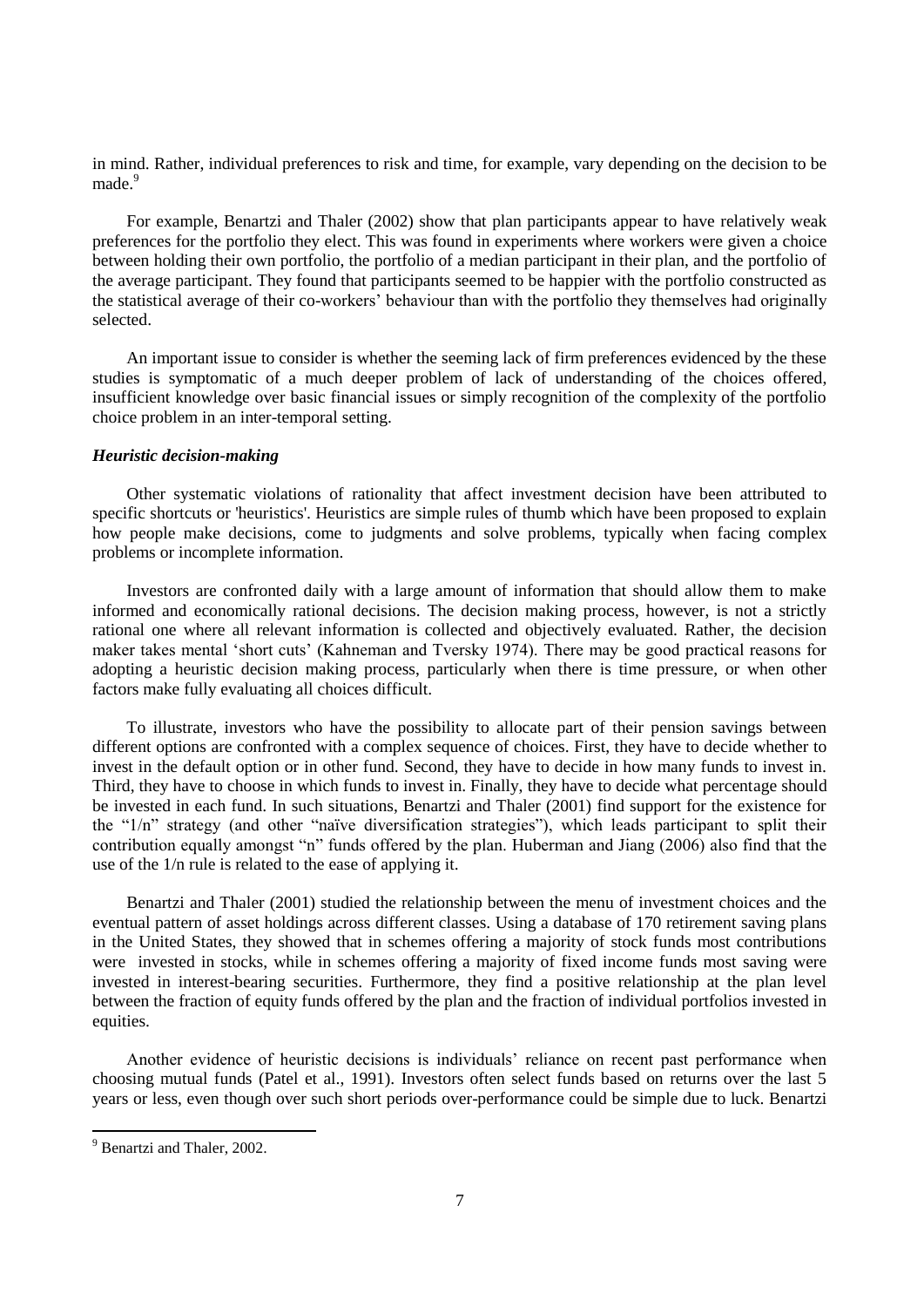(2001) also finds that members' high allocation to company stock in 401(k) plans was based on simple extrapolation of the company's historic return.

Faced with a large number of complex decisions, members frequently rely on heuristics, or "rules of thumb", that serve to reduce the complexity of assessing probabilities into simpler judgments. In many circumstances, members appear to be influenced by factors that are not necessarily relevant to the outcome, and consequently their choices may not correspond to their underlying risk attitudes. More worryingly in the investment arena, heuristics may result from individual being unable to asses risk in term of probabilities. $10$ 

# *"Framing effects" and investment menu design*

Another bias in decision-making is a result of the fact that many participants are easily swayed by the way in which saving and investment question are presented or "framed" for them. If a number of different investment options are presented, issues such as numbering and the order in which they appear will affect the choice made. Several studies about discretionary 401(k) plans have emphasised the fact that employees' choices are strongly influenced by "framing effects" (Mitchell and Utkus, 2004). In a panel data study, Brown et al. (2007) found that the number and mix of investment option has an important effect on overall asset allocation.

Benartzi and Thaler (1999) also find that simple changes in the way information is presented can affect individuals' choices. According to their experiments, investors react differently according to whether the long-run results or short-run results are presented. Again, the question that can be asked about all these findings is whether they are simply evidence of insufficient cognitive ability or knowledge to solve complex portfolio optimization decisions.

# *Procrastination and inertia*

 $\overline{a}$ 

An important behavioural bias identified by researchers affecting active investment decision is the impact of the inertia and procrastination. When plan participants face complex decisions required to make investment choice, inertia (keep the things as they are) or procrastination (put the decision off until tomorrow) affects their decisions, leading to sub-optimal choices.<sup>11</sup>

Investment decisions are susceptible to procrastination because plan members will not always make decisions when short-run costs are involved even if the long-term gains are substantial. Procrastination becomes more relevant when the pension plan design allows investment choice and members face substantial planning or informational costs in making investment decisions. When plan members desire to change their investment allocation, they must first decide which pension fund is the optimal savings strategy. This complex decision involves fixed costs in acquiring the information needed to exercise choice.

The problem of procrastination and inertia is closely related to that of "bounded-self control" identified by Mullainathan and Thaler (2000) in retirement saving decisions. That is, people try to save for retirement, but they too often prove to be limited in their capacity or desire to execute intentions. It would

<sup>&</sup>lt;sup>10</sup> Examples of risk myopia abound in the United State behavioural economics literature. One of the egregious employees' perception of their company's stock as less risky than or equally risky as, a well-diversified equity fund (Mitchell and Utkus, 2004)

<sup>&</sup>lt;sup>11</sup> Choi, Laibson, Madrian and Metrick, 2003; Madrian & Shea, 2001; Mitchell & Utkus 2003.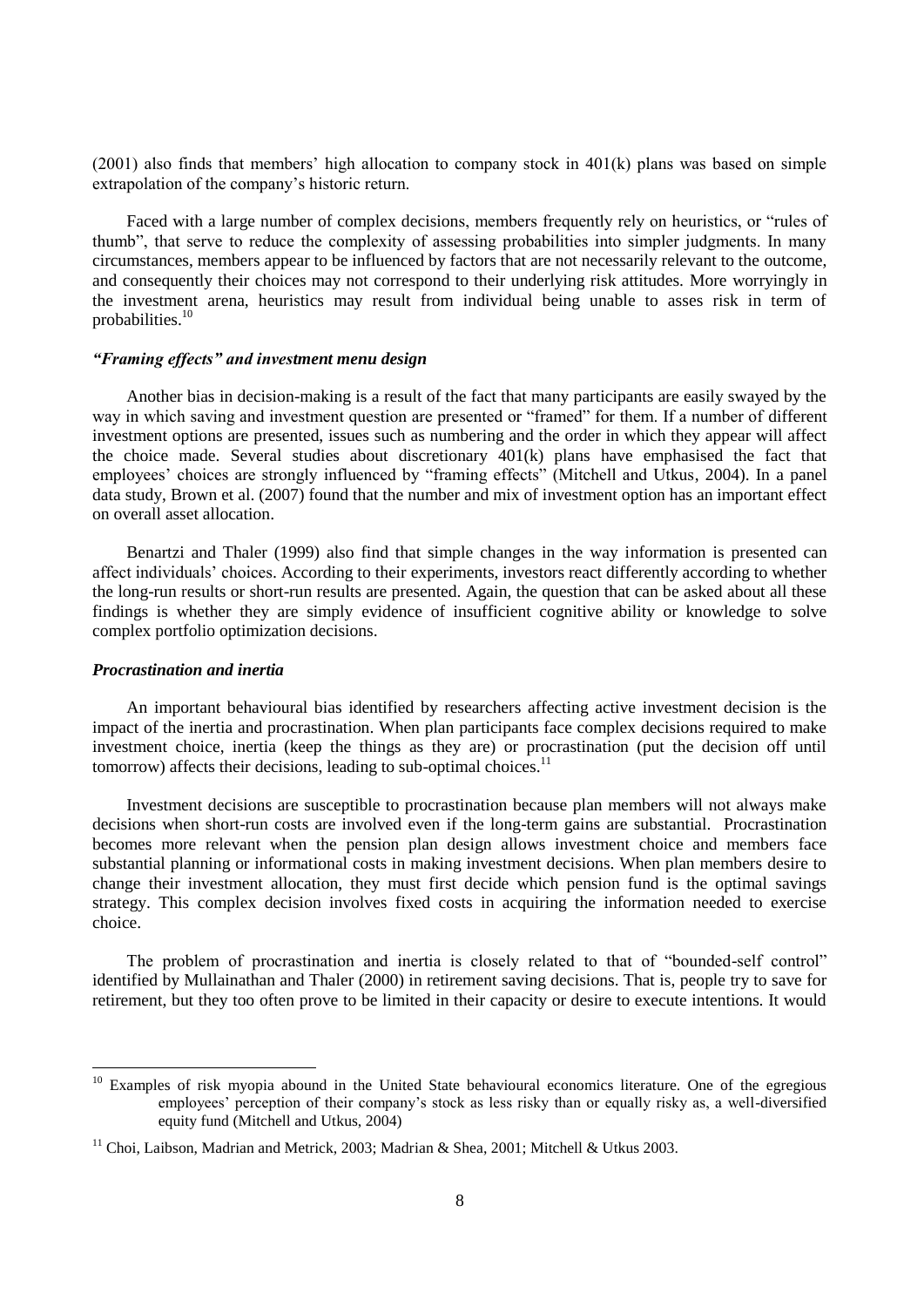seem that while people intellectually "understand" the benefits of a specific behaviour, and they may even have some idea of how to get started, they have difficulty implementing their intentions.<sup>12</sup>

In addition, the human tendency toward procrastination about unpleasant activities often leads to inertia or "status quo bias". Inertia plays a large role in investment decision process. A sizeable percentage of participants in traditional DC plans stay with their initial investment selection for many years.<sup>13</sup> Thus, inertia often results in a failure to rebalance or reallocate their portfolios. This idea is supported by Benartzi & Thaler (2002) who show that participants rarely rebalance their investment portfolios after joining plans.

Research carried out by Weber (2003) suggests that inertia is explained by the decision of plan members to avoid retirement related decisions, which inherently involve contemplating unpleasant factors including the negative aspects of aging and ultimate death. Benartzi and Thaler (2007) argue that the failure to rebalance portfolios (or inertia in the asset allocation) may arise from investor shunning potential regret of reallocation their portfolio and observed the new investment choices underperforms the original ones.

#### *Overconfidence*

Another bias in decision making is a result of the fact that many individuals are overconfident. Overconfidence is the tendency for people to overestimate their knowledge, abilities and the precision of their information, for that reason investment decisions become based on conjecture rather than fundamental value. A large experimental literature finds that individuals are usually overconfident (see for example Fischoff, 1982), that is, they believe their knowledge is more precise than it actually is. Since overconfidence directly influences decision making, it is natural to ask how overconfidence will affect the future benefits of members.

In the psychology literature, there are two factors that can contribute to overconfidence: the illusion of knowledge and the illusion of control. The illusion of knowledge occurs when one has a large amount of information, but automatically assumes that the information has been interpreted correctly so that it can be used wisely. Many investors do not have the skills or training to interpret information correctly. The illusion of control refers to the belief that one has control over uncontrollable events.

In a research setting, overconfidence can be detected in several ways. Barber and Odean (2000) directly assessed two competing theories: (1) the rational expectations framework suggests that investors will trade when the marginal benefit of doing so will be equal to or will exceed the marginal cost of the trade; (2) the overconfidence framework predicts that investors are overconfident in their abilities and trade in excess to their own detriment. They conducted a comprehensive study of the trading histories of more than 60,000 households with accounts at a large discount brokerage between 1991 and 1996. They found that the overconfidence framework best explains trading behaviour. Specifically, they found that investors who traded most frequently earned 11.4% net return whereas those who traded least frequently earned 18.5% net return. In other worlds, it is not portfolio selection, but rather the cost of trading and the frequency of trading that explained the poor investment performance. They concluded that "these high levels of trading can be at least partly explained by a simple behavioural bias: People are overconfident, and overconfidence leads to too much trading". $14$ 

l

<sup>&</sup>lt;sup>12</sup> Mitchell and Utkus, 2003.

<sup>13</sup> Ameriks and Zeldes, 2004.

<sup>&</sup>lt;sup>14</sup> Barber and Odean, 2000.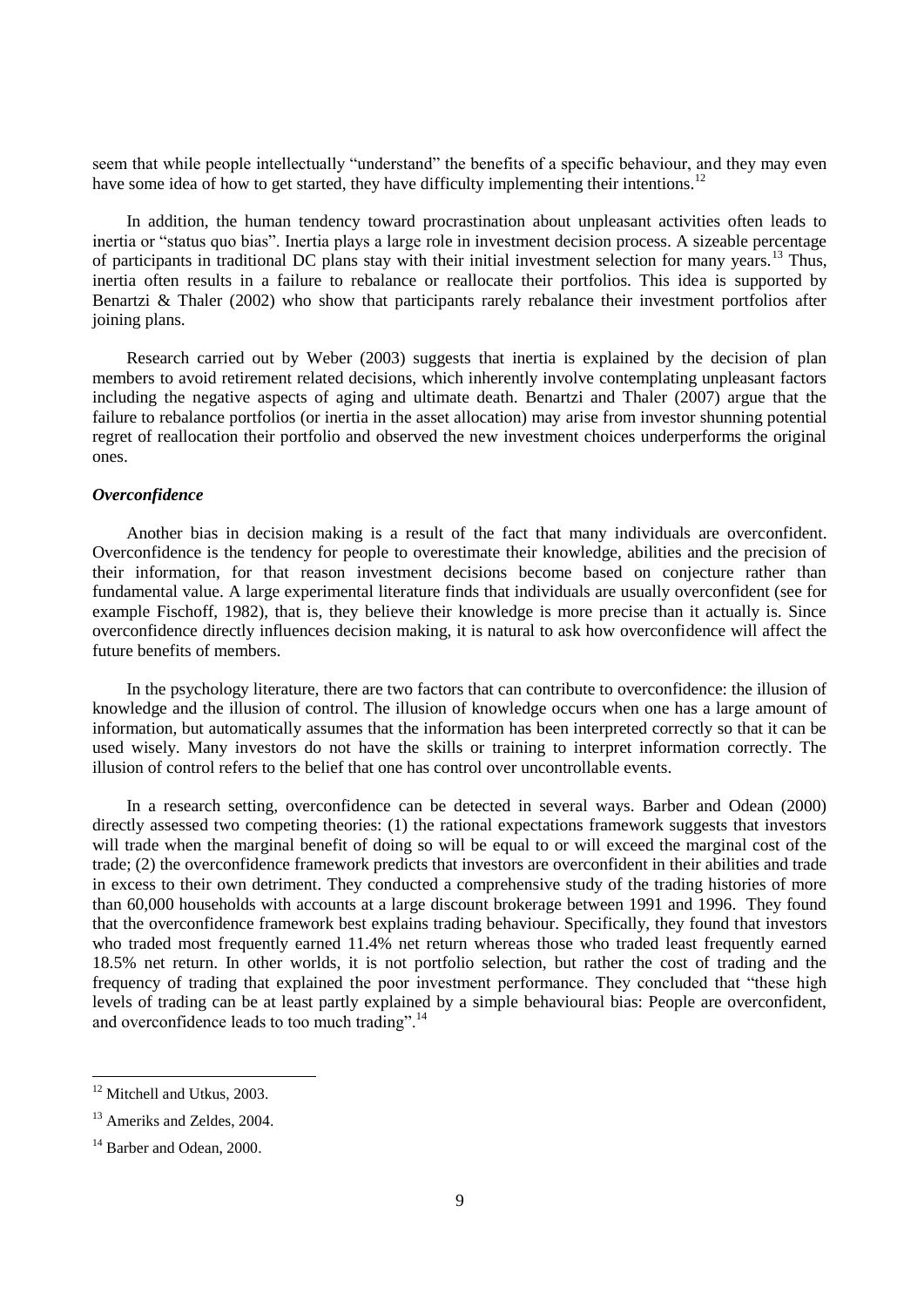#### **III. The regulation of investment choice in mandatory individual account systems**

The acknowledgement of the weaknesses of the rationality assumption has led some to suggest a libertarian paternalistic approach to pension plan design (Sustein and Thaler, 2005). The key aspects of pension plan design are the range of investment options, the design of the default strategy option and the extent of freedom of choice. A review of the international experience shows different approaches to these regulatory issues.

#### *Investment options*

A central decision about the design of a system of mandatory individual accounts with investment choice concerns the appropriate balance between individual choice with a high degree of flexibility on the one hand, and the simplicity of a restricted menu of choices on the other. The ten countries studied can be classified into two main groups, depending of the extent of investment choice they permit:

- Some countries as Sweden and Australia allow relatively unlimited investment choices.
- Three Latin American countries (Chile, Mexico and Peru) and four Central and Eastern European countries (Estonia, Hungary, Latvia and Slovakia) and Hong Kong (China) offer a more limited range of choices.

The menu design in the Swedish mandatory individual account system (the so-called Premium Pension System, PPS) is similar to the 401(k) in the United States. Policymakers deliberately chose an investment policy that would allow a broad choice in the pension premium system. Swedish managers may register maximum 25 funds with a wide variety of investment alternatives such as equity, mixed or balanced, interest and life cycle funds. An individual may choose a maximum of 5 different funds, and the number of fund changes is unrestricted. Since the beginning of the system the range of funds offered to plan members has broadened rapidly. In the first round of fund choice in 2000, over 450 funds were registered in the system. At the end of 2006, about 82 managers had registered 776 funds in the system (see Table 1). Each fund manager had an average of 9 funds and the fund manager with the most funds had 37 funds registered.

|                        |        | 2004                |        | 2005                |        | 2006                |
|------------------------|--------|---------------------|--------|---------------------|--------|---------------------|
|                        | Number | % of total<br>funds | Number | % of total<br>funds | Number | % of total<br>funds |
| Equity funds           | 471    | 71%                 | 513    | 72%                 | 571    | 73%                 |
| Mixed / Balanced funds | 52     | 8%                  | 51     | 7%                  | 53     | 7%                  |
| Interest funds         | 114    | 17%                 | 117    | 17%                 | 122    | 16%                 |
| Life cycle funds       | 26     | 4%                  | 30     | 4%                  | 30     | 4%                  |
| Total                  | 663    |                     | 711    |                     | 776    |                     |

#### **Table 1: Number of funds in the Premium Pension System, Sweden**

Source: Premium Pension Authority, 2006

Participants in Australia's compulsory superannuation system also face a staggering array of potential choices. Investment options are commonly grouped under four broad headings: growth, balanced, capital stable and capital guaranteed. By June 2006, around 50% of superannuation funds (of 428 funds) encourage participants to make investment decisions about where to allocate their contributions (Chart 1). On average, participants face 35 different investment alternatives. However, as shown in Chart 2, the number of options varies considerably between different superannuation funds. Retail funds offer the most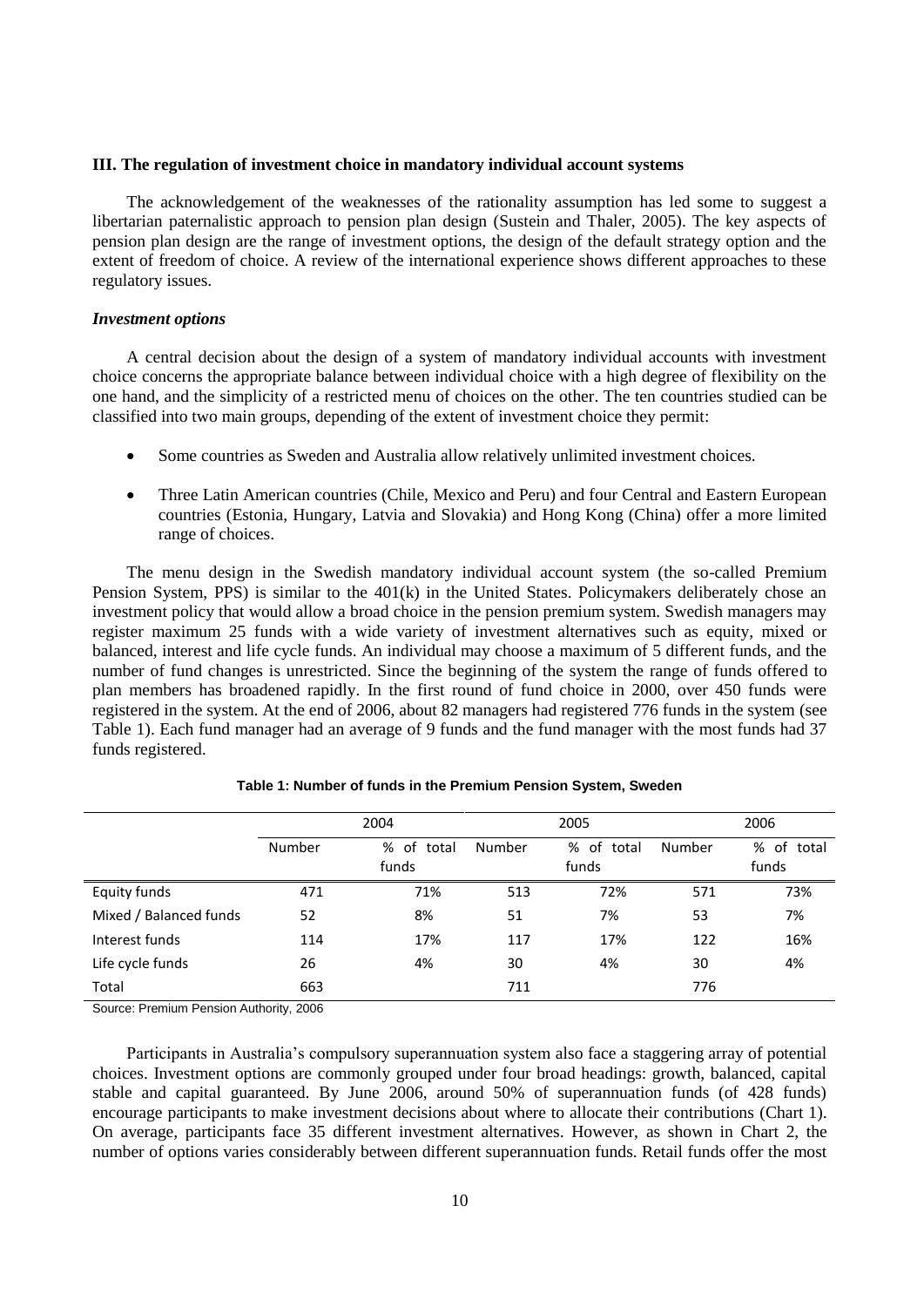extensive menu of choices with more than 88 options, on average. On the other hand, the number of available offers by corporate, public sector and industry funds are typically rather limited, with just 6, 7 and 10 options, on average, respectively.<sup>15</sup>





**Chart 1: % of entities offering investments choice (2004 - 2006)**

**Chart 2: Average number of investment choices offer per entity<sup>16</sup> (2002 - 2006)**

 $\overline{a}$ 

In the Latin American and Central and Eastern European countries the investment menu offers far fewer choices than in Australia or Sweden. The typical approach is to allow fewer than five lifestyle funds, offering varying allocations to bonds and equities, which attempt to provide some age-related profiling. In these systems, members must also make two sequential choices. First, they choose provider (Pension Fund Administrator, AFP), and only then they choose a specific lifestyle fund. This contrast with the situation in Sweden where individuals choose directly a mutual fund offered in the Premium Pension System.

Latin American policymakers have been the most cautions with respect to investment choice. During the first two decades of the Chilean mandatory pension system, participants were not permitted to make asset allocation decisions. This approach was taken in order to reduce administrative costs and complexity. In 2000, the government required that AFPs open a more conservative fund for retirees or near-retirees. Two years later, each fund administrator was permitted to expand the number of investment offerings from two to five in order to allow participants to diversify their asset allocations. Under this new investment menu, each AFP offers up to five funds, called simply A, B, C, D and E. The funds are differentiated by the proportion of their portfolio invested in variable income securities and fixed income. An adequate range is given between the minimum and the maximum limits to enable the portfolio manager to optimize the investment in each fund (see Table 2).

Source: Australian Prudential Regulation Authority Source: Australian Prudential Regulation Authority

<sup>&</sup>lt;sup>15</sup> Corporate funds are employer-sponsored superannuation funds generally restricted to employees of the sponsoring employer; Industry superannuation funds cover mainly employers within a certain industry; Public sector funds are schemes that cover public sector employees; and, Retail funds are funds offered to the public and to employers by financial service providers.

<sup>&</sup>lt;sup>16</sup> The average number of investment choices offered per entity refers to those entities that have investment choice.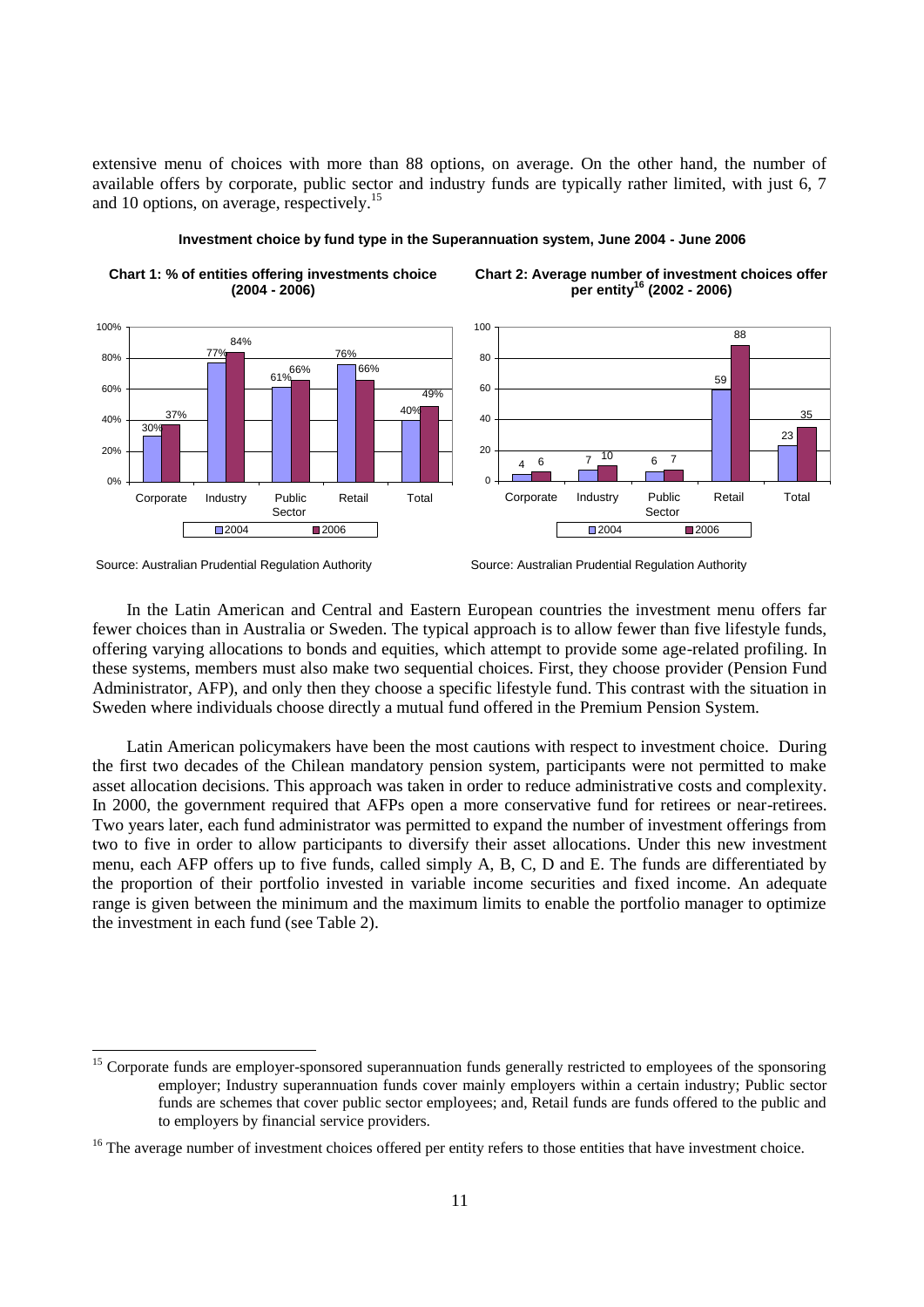| Fund |               | Limit on investment in equities (as a percentage of total assets) |  |  |  |  |
|------|---------------|-------------------------------------------------------------------|--|--|--|--|
|      | Minimum limit | Maximum limit                                                     |  |  |  |  |
| A    | 40%           | 80%                                                               |  |  |  |  |
| В    | 25%           | 60%                                                               |  |  |  |  |
| C    | 15%           | 40%                                                               |  |  |  |  |
| D    | 5%            | 20%                                                               |  |  |  |  |
| F    |               | Mainly fixed income instruments                                   |  |  |  |  |

#### **Table 2: Maximum and minimum limit by pension fund in Chile**

Source: Superintendency of Pension Fund Administrators (SAFP).

More recently, Mexico and Peru have also introduced investment choice in their mandatory individual account pension system. Since 2005, after 8 years of operations, Mexican participants are able to select from two investment options. One of the options invests only in fixed income securities (SIEFORE 1), while the other one can invest up to 15% in equities through principal protected notes (SIEFORE 2). Both investment alternatives are allowed to invest up to 20% in foreign securities.

As from November 2005, the number of investment alternatives for each fund administrator in Peru was extended from one to three (conservative, mixed and aggressive). These funds are differentiated mainly by the proportion of their portfolio invested in variable income securities, fixed income securities, derivative instruments and short term instruments. Maximum limits, as a percentage of the value of each fund, were laid down for each class of instrument according to the type of fund, hence there is a clear differentiation between the three funds. Table 3 shows the maximum investment limit for each fund and each instrument.

| Instrument                          |                   | Investment limit (as a percentage of total assets) |                 |
|-------------------------------------|-------------------|----------------------------------------------------|-----------------|
|                                     | Conservative fund | Mixed fund                                         | Aggressive fund |
| Variable instruments (Equities)     | 10%               | 45%                                                | 80%             |
| Fixed income instruments (> 1 year) | 100%              | 75%                                                | 70%             |
| Derivative instruments              | 10%               | 10%                                                | 20%             |
| Short term instruments              | 40%               | 30%                                                | 30%             |

#### **Table 3: Maximum limit by pension fund in Peru**

Source: Superintendencia de Banca, Seguros y AFP

l

As in Latin American countries, the menu design of their individual account systems in CEE countries allows participants to choose only between a restricted number of options. In Estonia (since July 2002), Hungary (since January 2007),<sup>17</sup> Latvia (since January 2003), and Slovakia (since January 2005) pension funds administrators offer three different lifestyle investment alternatives according to the risk level of pension funds: Conservative, Balanced and Aggressive option. As in Latin America, the funds are differentiated mainly by the proportion of each fund invested in equities. Table 4 gives the different limit in equities for each fund and each country.

<sup>&</sup>lt;sup>17</sup> Hungary implemented an investment choice scheme in its mandatory pension fund system in January 2007. The new scheme is voluntary for the first two years. From beginning 2009, implementation will become mandatory.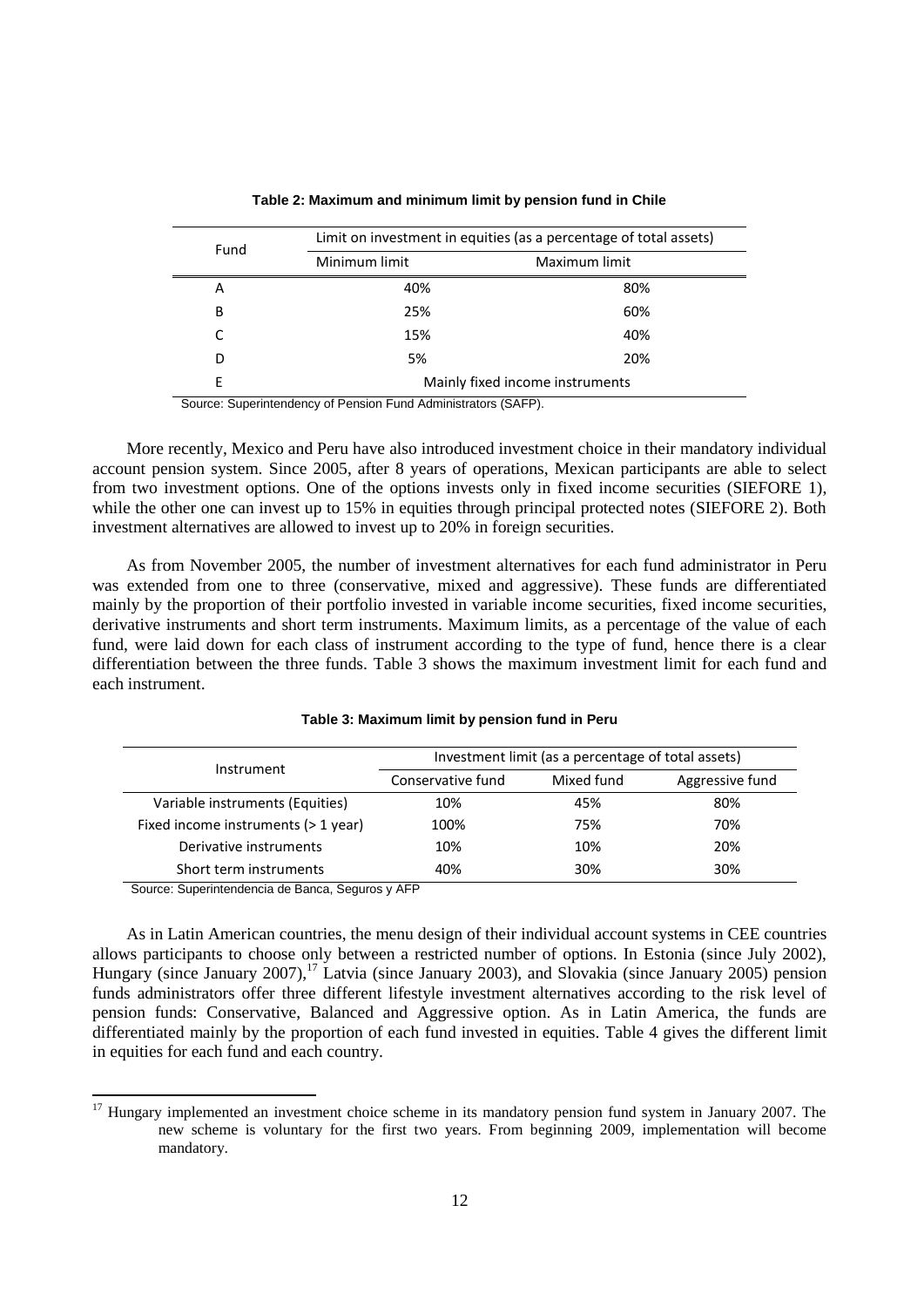|                            |         | Investment limit in equities (as a percentage of total assets) |        |          |
|----------------------------|---------|----------------------------------------------------------------|--------|----------|
| <b>Investment Strategy</b> | Estonia | Hungary                                                        | Latvia | Slovakia |
| Aggressive                 | 50%     | No limit                                                       | 30%    | 80%      |
| Balanced                   | 25%     | 40%                                                            | 15%    | 50%      |
| Conservative               | 0%      | 10%                                                            | 0%     | 0%       |

**Table 4: Maximum limit by pension fund in CEE countries**

In all these countries, each investment option is addressed to members of a specific age group. Yet, in the three countries different investment strategies were designed for the same group of members. There is a wide variation among the aggressive investment alternative, where the equity exposure varies for example, from 30% (in Latvia) to 80% (in Slovakia) or 100% in Hungary. Younger members are expected to choose the "aggressive" option, while older ones are expected to choose the "balanced" options. Yet, young members who actively choose the aggressive option in Estonia, with an equity exposure of 50% follow the same investment strategy as members of medium age in Slovakia, who choose the balanced option, with the same equity exposure.

Similar evidence can be found in the new mandatory occupational pension system in Hong Kong (China), the Mandatory Provident Fund<sup>18</sup> (MPF), where employees can choose among a restricted number of lifestyle funds offered by the MPF providers chosen by their employer. Generally, MPF providers offer on average 5-7 fund choices varying from conservative to aggressive, but can offer as few as two or as many as 29 choices, according to Watson Wyatt MPF Watch Survey. As at 30 Dec 2006, there were 40 MPF providers in the market that provided an aggregate of 316 constituent funds, 70% of them offered an equity exposure over 70% (see table 5).

|                            |                    | 2001               |                     |                    | 2006               |                     |
|----------------------------|--------------------|--------------------|---------------------|--------------------|--------------------|---------------------|
| Type of fund <sup>19</sup> | Equity<br>exposure | Number of<br>funds | % of total<br>funds | Equity<br>exposure | Number of<br>funds | % of total<br>funds |
| Capital Preservation Fund  | 0%                 | 51                 | 17%                 | 0%                 | 40                 | 13%                 |
| Money Market Fund          | 0%                 | 10                 | 3%                  | 0%                 | 5                  | 2%                  |
| <b>Guaranteed Fund</b>     | 31%                | 40                 | 13%                 | 15%                | 31                 | 10%                 |
| <b>Bond Fund</b>           | 0%                 | 8                  | 3%                  | 0%                 | 18                 | 6%                  |
| <b>Balanced Fund</b>       | 57%                | 137                | 46%                 | 70%                | 134                | 42%                 |
| <b>Equity Fund</b>         | 90%                | 54                 | 18%                 | 97%                | 88                 | 28%                 |
| <b>Total funds</b>         | 46%                | 300                |                     | 58%                | 316                |                     |

**Table 5: Number of funds in the Hong Kong Mandatory Provident Fund (MPF) System** 

Source: MPF Authority.

l

# *Design of the default option*

Policymakers are beginning to learn that the design of the default investment option is extremely important in mandatory individual systems, since a significant percentage of participants will likely fail to

<sup>&</sup>lt;sup>18</sup> The Mandatory Provident Fund system came into operation on December 1, 2000. It is a compulsory, defined contribution retirement saving scheme managed by private sector fund managers.

 $19$  The name of the funds is only generic names. Different schemes may adopt different names for their funds.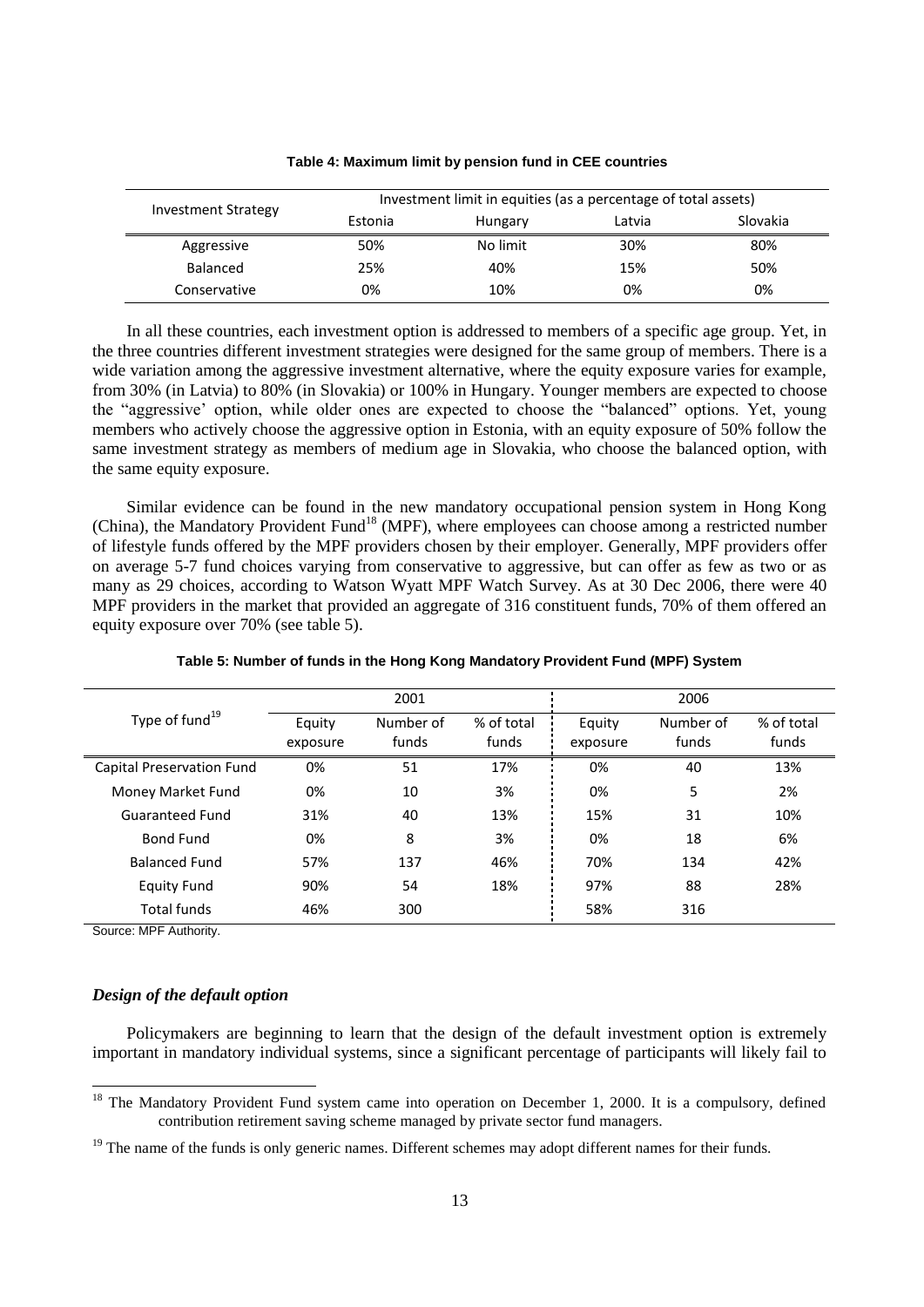make an active choice. The different experiences around the world show that the default option is addressed mainly to two different groups. The first group includes members that feel that they have neither the knowledge nor the commitment to design and manage their own portfolio, whereas in the second group are those members that feel that have the commitment to design and manage their own fund portfolio but insufficient knowledge to do so.

In Australia, less attention has been given to the design of the default option, with primary consideration given to establishing a process for selecting a default fund that will minimize costs to employers rather than necessarily ensuring the default option is the 'best' alternative for employees who do not exercise choice.<sup>20</sup> In Sweden, the default option's investment strategy was structured in order to reflect the asset allocation of an average investor in the system.<sup>21</sup> On the other hand, in CEE countries, policy makers decided that the default option should be structured as a non-risky option. Finally, in Latin-American countries, the default investment strategy follows a life-cycle profile, which means moving to lower risk funds as the pension saver gets older.

The regulation in Australia's Superannuation system does not prescribe any specific asset allocation for the default option. In practice, the default alternative of different superannuation funds tends to be a balanced fund, but it varies widely in terms of asset allocation. In June 2006, the average equity allocation in the default option was between 64% in corporate funds and 45% in retail funds (average 56%). On the other hand, the allocation to fixed income securities varied between 14% in industry funds and 23% in retail funds (average  $16\%$ ).<sup>22</sup> This result suggests that a large number of superannuation fund members will obtain large differences in the investment performance just because of the differences of the menu design of their default investment option.

The Swedish government established two pension funds in the Premium Pension System, one being a default fund for participants who did not wish to make an active investment choice (Premium Saving Fund), and a second for participants who wanted to make an active choice but also wanted the government involved in the asset management (Premium Choice Fund). However, individuals who opt out of the default fund are prohibiting from opting back into the fund.

During the implementation of the Premium Pension System reformers suggested that the Premium Saving Fund (default option) would be a low-risk fund mostly invested in interest earning assets. But policymakers worried that such strategy would have a negative effect on the distribution of benefits, as low-income workers were most likely to take the default. Consequently, the default option fund's investment strategy was reformulated to mirror the asset allocation of an average investor in the system. By the end of 2005, the standard portfolio of the Premium Saving Fund had the following structure: 83% in equities, 9% in fixed income securities, 4% in hedge funds and 4% in private equity funds. This relatively aggressive investment strategy may be explained by the fact that the system collects only 2.5% of worker's salary and provide benefits on top of a generous social security system (60% net replacement rate)

In Estonia, Latvia and Slovakia, all contributions are invested in the most conservative strategy (0% of equity exposure) until the participant designates an alternative pension fund. The MPF system in Hong Kong follows a similar situation. The governing rules specify the Capital Preservation Fund (0% of equity exposure) for those members who failed to exert their choice of investment portfolio. The fund has

 $\overline{a}$ 

 $^{20}$  Brown at al., 2004.

 $21$  Sundén, 2004.

 $^{22}$  In June 2004, the average equity allocation in the default option was 53%, while in fixed income securities was 15%.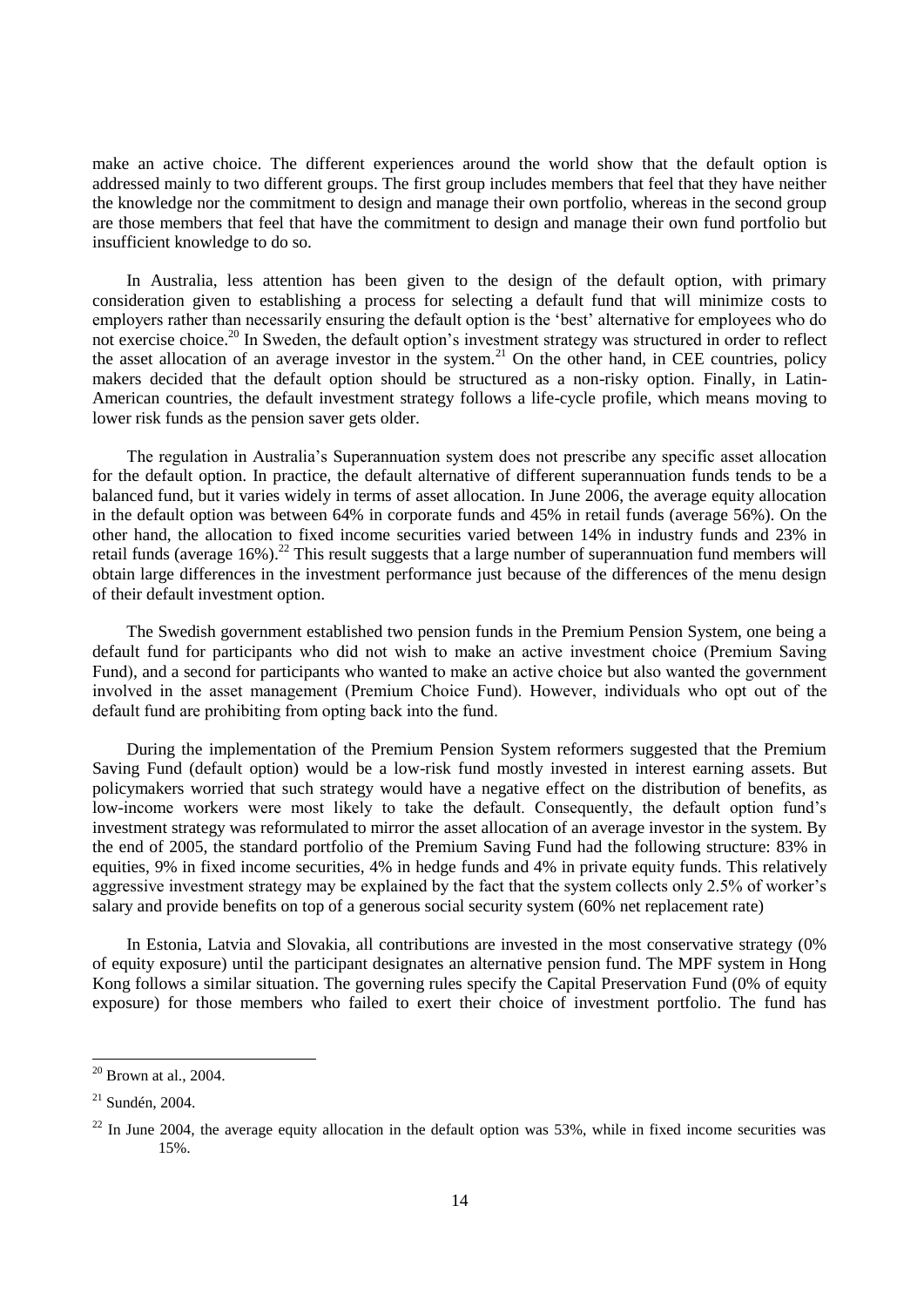restrictions on investments and is a low-risk fund, with the investments being in cash and short-term debt securities.

The reasoning for such regulations may be that those unable to make choice may also be the most risk averse. Another conventional argument for selecting a conservative default fund is to give members time to ―make up their minds‖. Thus, policymakers invest pension saving in a fixed income fund under the expectation that at some point in the future, participant will make their own appropriate investment choice.

The drawback with both arguments is based on the emerging body of research on inertia and procrastination among members. In those pension plans with different investment options, research have shown that many members are passive decision makers. Thus, the default option selected by policy makers become de facto the member's choice. Selecting a conservative strategy as a default option could be inconsistent with two financial principles: the existence of an equity risk premium, and the principle that younger individuals are able to assume greater equity market risk than older individuals.<sup>23</sup>

Unlike CEE countries, the design of the default portfolio in Latin American countries was to select a more aggressive default option for younger participants and a less aggressive one for older participants. In Chile, for example, members who do not make an active choice are assigned to balanced funds based on a participant's expected time horizon until retirement and gender. The rule for assigning members to one of the five funds involves dividing them into three age groups, where younger members are assigned to a fund with more equities and older member to one with a higher allocation to fixed income instruments. Members can choose funds in the two extremes of the spectrum (fund A and fund E), but the default funds are only those in between (see Table 6).

| Table 6: Assignment by age band for members in Chile who do not choose a fund (the default option is |  |
|------------------------------------------------------------------------------------------------------|--|
| shaded)                                                                                              |  |

|                                |                                     | Age band                                                     |                                                           |
|--------------------------------|-------------------------------------|--------------------------------------------------------------|-----------------------------------------------------------|
|                                | 1-age group                         | 2-age group                                                  | 3-age group                                               |
| Investment options             | Men and women up to<br>35 year old. | Men from 36 to 55<br>years and women from<br>36 to 50 years. | Men from 56 years and<br>women from 51 and<br>pensioners. |
| Fund A (up to 80% of equities) |                                     |                                                              |                                                           |
| Fund B (up to 60% of equities) |                                     |                                                              |                                                           |
| Fund C (up to 40% of equities) |                                     |                                                              |                                                           |
| Fund D (up to 20% of equities) |                                     |                                                              |                                                           |
| Fund E (no equity exposure)    |                                     |                                                              |                                                           |

The design of the default option in Mexico and Peru points in a similar direction. However, in these countries members are divided only in two age bands. In Mexico, the SIEFORE 1 is the default strategy for those members older than 56 years old who make no choice, while the SIEFORE 2 admits only members with an age lower than 55 years. In Peru, the regulations also consider that those members who do not select an investment strategy when joining the Pension System will be assigned to one according to their age. The rule established for assigning members dividing them into two groups age-bands, with members younger than 60 years old being assigned to Mixed Fund and members older than 60 years are automatically assigned to the fund with the highest level of fixed income, the Conservative Fund.

l

<sup>&</sup>lt;sup>23</sup> Younger members have more years of labour income with which to recover from the potential losses associated with stock ownership. Older members, on the other side, may prefer pension funds with minimal risk in order to minimize the fluctuations in the value of their old-age benefits.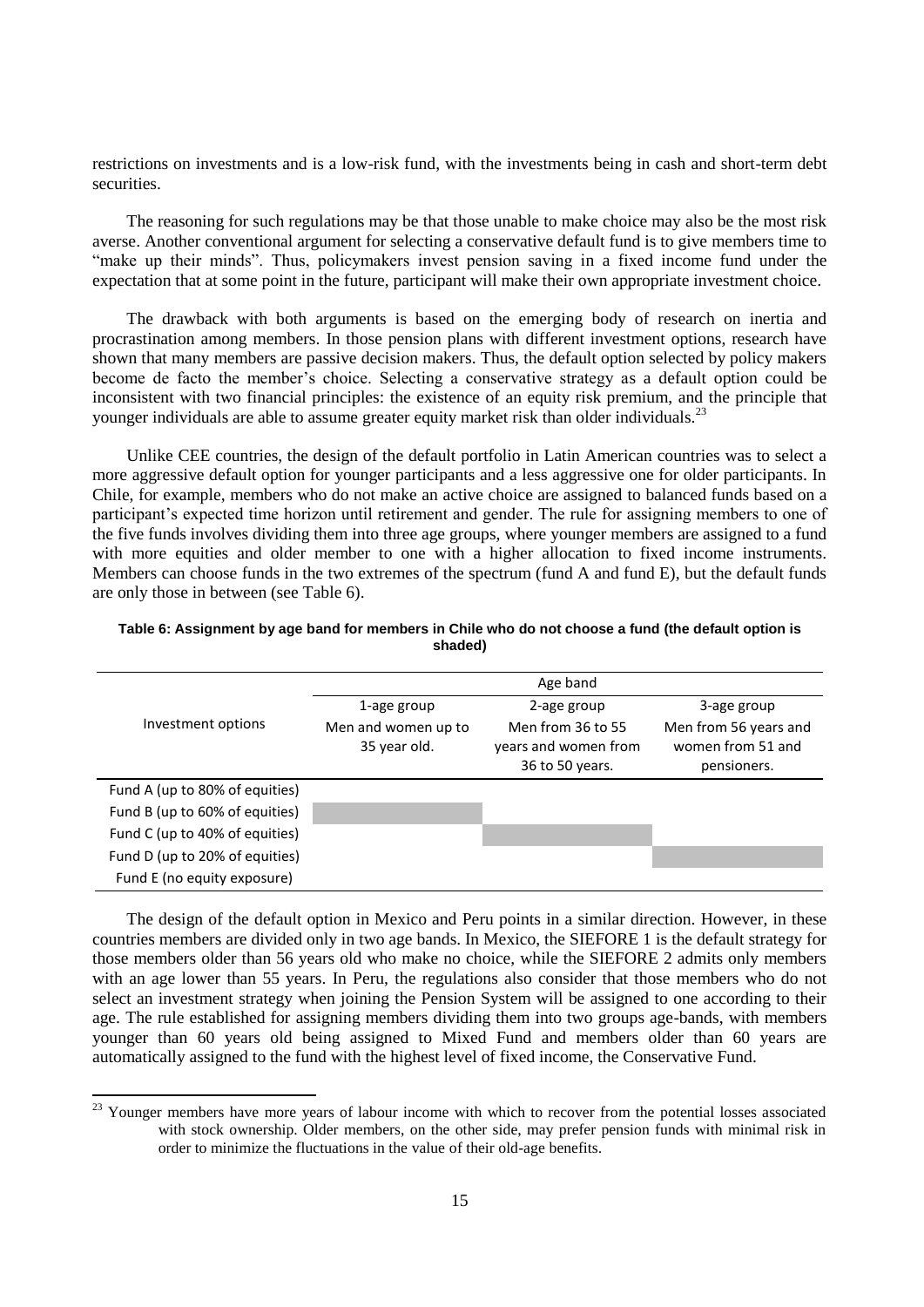Another aspect of the default option is the choice of manager. Together with Sweden, Latvia was also until recently the only country where the default option was publicly managed. In Latvia, since the beginning of the individual account pension scheme (July 2001) until the end of 2002, the State Treasury was the single manager in the system. From January 2003, members were allowed to choose between different investments allocations in different private fund administrators and the Treasury managed the default fund. The government recently decided that the State Treasury would cease management of investment plans and all the assets under its management and its members would be distributed among private fund managers. The exact criteria for a participant who has not intended to make an active choice of pension fund will be provided in the near future.

#### *Freedom of Choice*

A distinctive element of the investment choice schemes implemented in Latin American countries is that they do not allow full freedom of choice. There exist restrictions according to the age of the participants. In Chile, the limitation is for male members over 55 years old and female members over 50 years old. Pensioners may choose only the Funds C, D and E, which have a lower relative risk, whilst members who are within 10 years or less of the legal retirement age may access to the fund type B, C, D and  $E^{24}$  In Peru, there is freedom of choice for all participants, except for those over 60 years old and retirees. Both may opt only for one of the two investment allocation with lower relative risk, conservative and mixed fund. Finally, in Mexico, SIEFORE 1 (investment only in fixed income securities) is open mainly to those members of the Pension System older than 56 years old. However, it is also open to all other members younger than 56 years old, who voluntarily chose to invest their resources in this fund. On the other hand, SIEFORE 2 (up to 15% of equity exposure) admits only those members with an age lower than 55 years old.

The aim of this regulation is to prevent pensioners and members close to retirement from taking high risks with their mandatory savings. This regulation limits the exposure of older members to the volatility of variable income instruments. It may also be explained by the potential moral hazard caused by state guarantees for minimum pensions.

The existing regulations in the other countries do not impose any particular restriction on choice. This implies that all members, regardless of their age, are allowed to choose the investment portfolio of their preference. The lack of a specific regulation on portfolio choice could have an important impact on the retirement savings of older members. Unexpected fluctuations in the equity market just before retirement can harm permanently the benefits of those older members who have placed their contributions in the more aggressive funds. On the other hand, workers can expect to live for another twenty years or more after they retire. A complete reallocation towards fixed income instruments, therefore, may only be optimal at a later age.

# **IV. International Evidence on investment choice**

#### *Extent of active choice*

l

The U.S. evidence, reviewed in the previous section, demonstrates that although members of retirement plans have the option to exercise active choice, most of them frequently fail to make an investment decision.

<sup>24</sup> Both groups will be able to choose any of the five Funds for their voluntary contributions and voluntary saving account.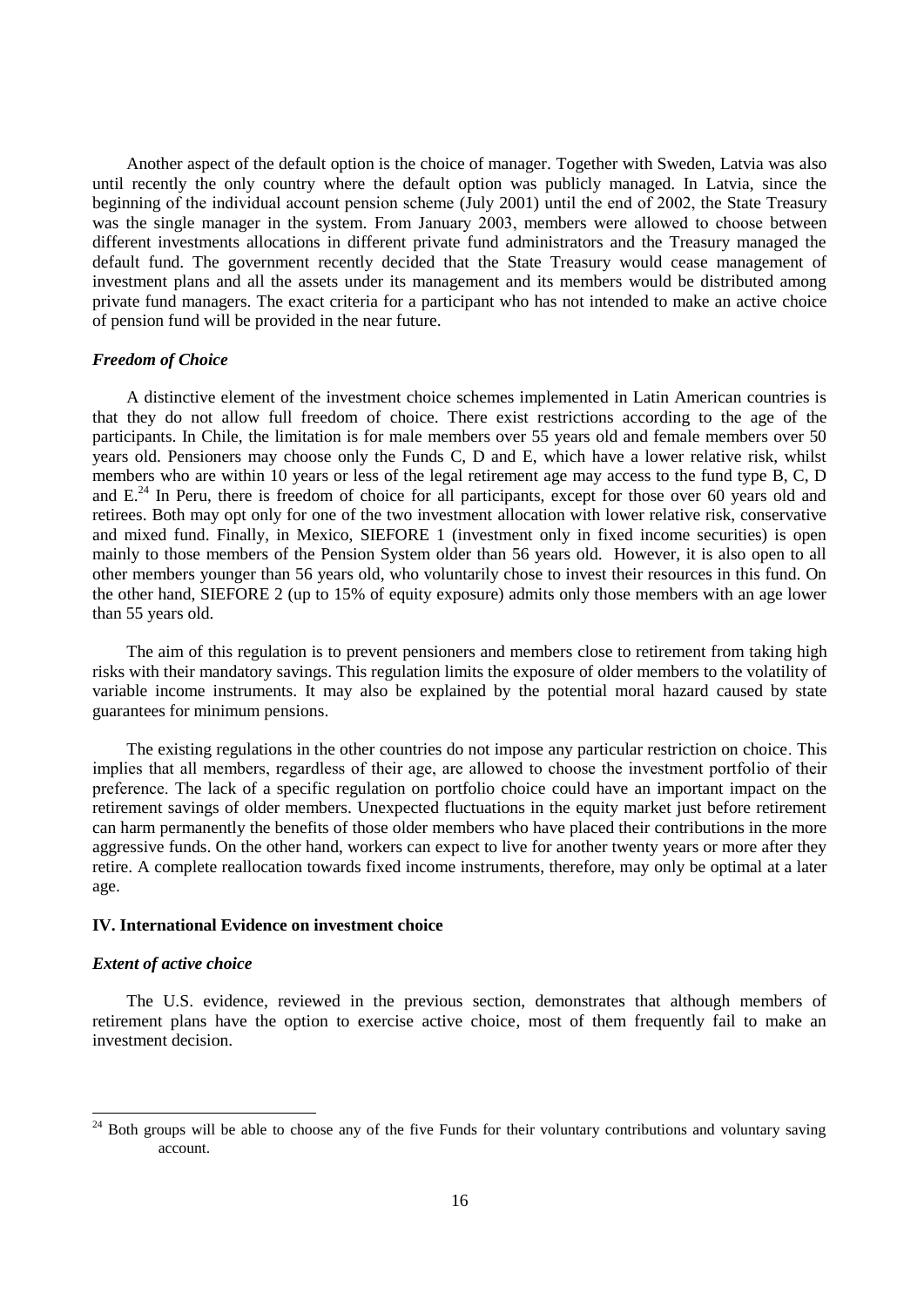The Australian evidence is consistent with the U.S. experience. According to the Association of Superannuation Funds in Australia, only about 10% of members exercise investment choice in those superannuation funds that allow members to choose the type of assets in which their superannuation is invested.<sup>25</sup> In addition, by June 2006, between 29% and 74% of assets in different Australia's superannuation funds are invested in the default option (see Table 7). This 'default' behaviour appears to result from participant inertia and from many employees taking the default as investment advice on the part of the company. On the other hand, the choice overload does not seem to be a problem for retail funds and investors, who face an average of 88 portfolio options.

|      | Corporate | Industry | <b>Public Sector</b> | Retail | Total |
|------|-----------|----------|----------------------|--------|-------|
| 2004 | 65%       | 70%      | 64%                  | 55%    | 61%   |
| 2005 | 59%       | 69%      | 71%                  | 40%    | 56%   |
| 2006 | 58%       | 74%      | 61%                  | 29%    | 49%   |

| Table 7: Proportion of asset invested in the default option in the Superannuation system |  |  |  |  |  |  |  |
|------------------------------------------------------------------------------------------|--|--|--|--|--|--|--|
|------------------------------------------------------------------------------------------|--|--|--|--|--|--|--|

Source: Australian Prudential Regulation Authority (APRA), 2006.

In contrast to the U.S. and Australian experiences, the Swedish Premium Pension System had a large proportion of active savers during the first round of choices in 2000. Around two-third (67%) of plan members made an active choice. Engström & Westerberg (2003) explain this high participation rate by the effectiveness of the Swedish government's comprehensive information campaign, marketing efforts by fund companies, and considerable media attention given to the new pension system. They suggest these activities may have reduced the costs of individuals becoming informed.

However, the level of participation and the efforts to encourage active choosing have dropped over time. After the initial enrolment period, the government significantly reduced its advertisement expenditure. Interestingly, the proportion of member choosing their own portfolio fell as well. During the last four years, investment choice among first time choosers fell dramatically to less than 10% (see Table 8).

|                                                       | 2000      | 2001    | 2002    | 2003    | 2004    | 2005    | 2006    |
|-------------------------------------------------------|-----------|---------|---------|---------|---------|---------|---------|
| Total number of first time<br>choosers                | 4.420.003 | 492.934 | 195.851 | 150.151 | 128.991 | 116.800 | 113.450 |
| % of first time choosers<br>who made an active choice | 67%       | 18%     | 14%     | 8.4%    | 9.4%    | 8%      | 7.5%    |
| Course: Dramium Dangian Authority 2006                |           |         |         |         |         |         |         |

#### **Table 8: Share of first-time chooser that made an active choice in Sweden**

Source: Premium Pension Authority, 2006

The drop-off in choice in the last rounds may be explained by the characteristics of the workers and to the choice situation. Participants in later rounds are mostly young workers entering the labour market. These participants are less likely to make decision about pension because retirement is far away and they may have more immediate financial concerns. Moreover, their account balances are small and they may view that the gains from choosing a portfolio is small.<sup>26</sup> Thus, the substantial decline in the fraction of member making active decision suggests that procrastination and inertia are important determinants of savings behaviour, at least in the short term. Furthermore, it is possible that new participants after the first

l

 $25$  Bowman, 2003.

<sup>26</sup> Weaver, 2005 a.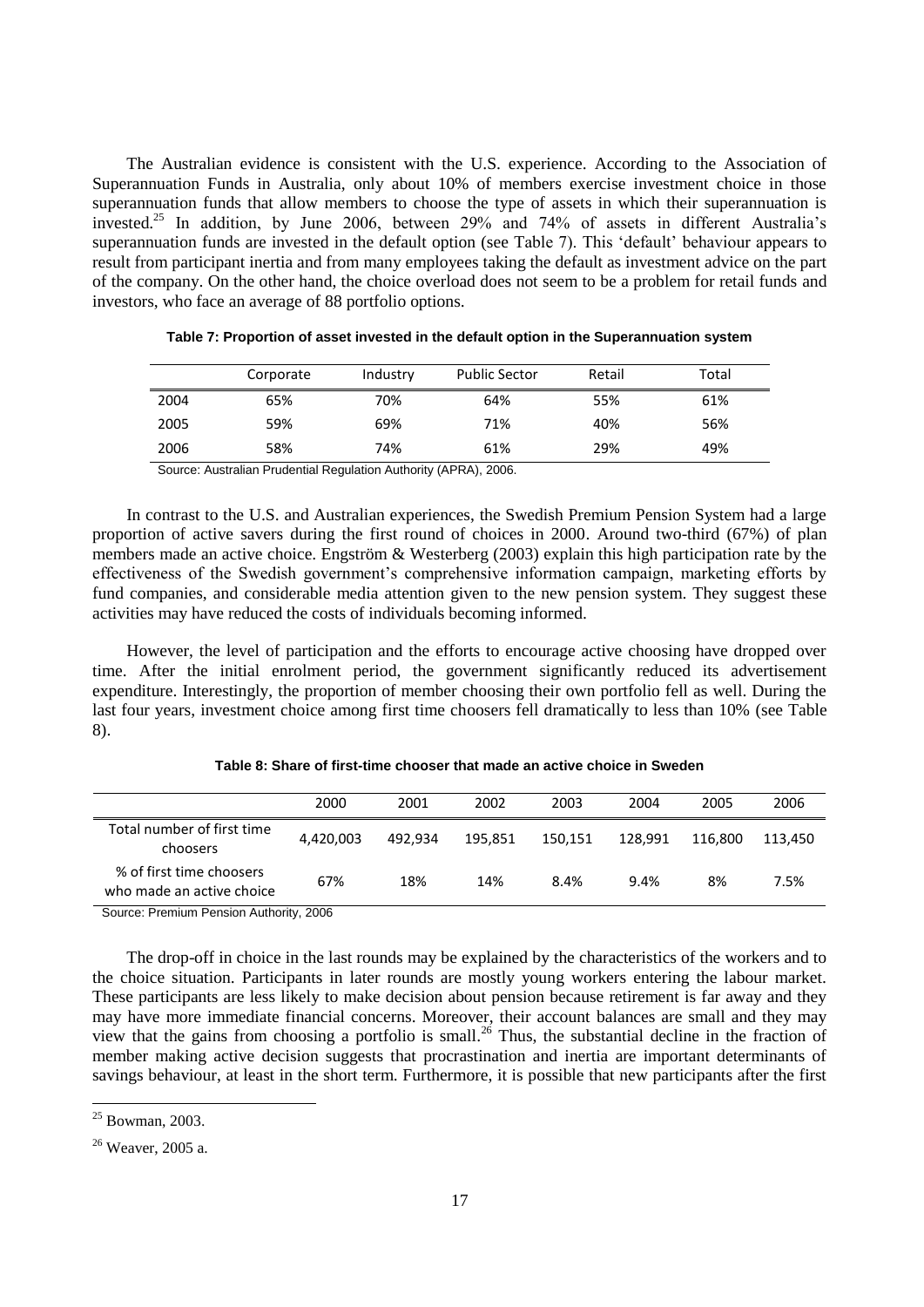round of choices may also have been overwhelmed by the staggering array of fund choices. The low levels of active choice could also be a result of choice overload.

Later, participants who did not make an active choice may have also been attracted by the higher investment return and lower management fees of the default fund During the period 2001-2005, the Premium Saving Fund (default option) has performed better than an average weighted of all funds that can be actively chosen in the PPM system (PPM Index). Although both of them recorded negative returns for the initial two years, the subsequent gains more than made-up the initial losses. During the period 2001- 2006, the Premium Saving Fund produced an annual average return of 2.7% compared with the 2.1% for the PPM Index (see Chart 3). The default fund is also considerably cheaper than other funds. By the end of 2005, the net fee<sup>27</sup> for the default option was 0.14% while the average fund fee for participants who made an active choice was 0.39% (see Chart 4).



#### **Chart 3: Average annual return (2001 - 2006) Chart 4: Fund management charges after rebate**



As a % of total assets (2002 - 2006)

 $\overline{a}$ 

The apparent reluctance of participants to exercise active investment choice is also well supported by evidence in Latin American countries, despite the much smaller number of investment options. The first investment selections in Chile took place in 2002 when all participants were able to choose how to invest their contributions from a menu of 5 different investment options. By October 2002 approximately 14% of participants made an "active choice" while the remaining participants' contributions were invested in the default fund. However, the proportion of active participants grew rapidly during the following years, reaching the 34% of total participants, or 74% of regular contributors (see Table 9).

| Table 9: Percentage of members that made an active choice in Chile |
|--------------------------------------------------------------------|
|--------------------------------------------------------------------|

|                                            | 2002         | 2003         | 2004         | 2005         | 2006         |
|--------------------------------------------|--------------|--------------|--------------|--------------|--------------|
| % of members that made<br>an active choice | 16%          | 20%          | 24%          | 29%          | 34%          |
| Total number of members                    | 6.7 millions | 6.9 millions | 7.1 millions | 7.4 millions | 7.6 millions |
| Source: SAFP, 2005                         |              |              |              |              |              |

 $27$  After discounts negotiated by the PPM, the central administrators of the PPS.

Source: Premium Pension Authority and Seventh AP Fund. Source: Premium Pension Authority and Seventh AP Fund.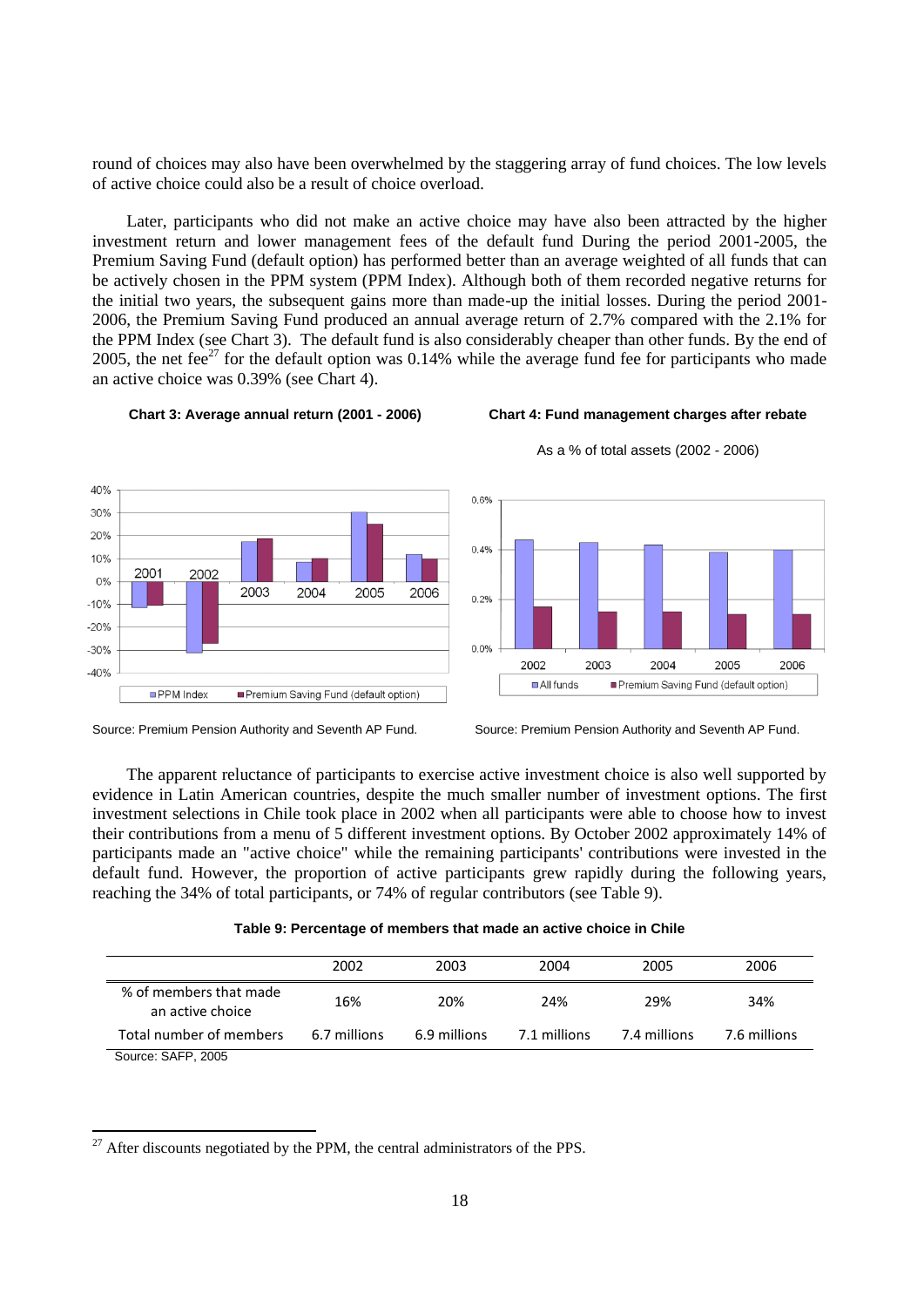An overview of the investment behaviour in Peru provides further evidence that members rely mainly on the default option, rather than making active choices of their own. By the end of 2005, only 11,600  $(0.4\%)$  out of more than 3 millions of participants had chosen actively an investment portfolio.<sup>28</sup> Furthermore, among these participants, around 50% chose to remain in the balanced fund (default option), which is same fund existing before the implementation of the multifunds scheme. The rest of participants, who did not make an active choice, were assigned to the default fund according to their age.

One the main reasons to explain the low level of choice and the preference for the default option in Peru may be related to the design of the investment strategies. It is possible that the default option is appropriately designed to meet the retirement goals of participants, resulting in a preference to remain in the default fund. A second factor was the introduction of a new fund administrator with lower commissions at the same time of the implementation of investment choice. This situation changed completely the original launch for the lifestyle funds system, because companies instead of promoting the new scheme, launched an aggressive advertising campaign focused mainly on their fees. A final factor is the annual average return of the system since the inception of the system (15% per annum). This may have affected participants' decisions, because even without making any active choice they are obtaining excellent results.

The relative passiveness of Swedish and Latin American members contrasts with the experience in Central and Eastern Europe and Hong Kong (China). The level of activity in Estonia, Latvia and Slovakia shows that the majority of participants are decisions-makers. The most recent data in the three countries shows that at least 85% of total participant in the mandatory pension system have made an active investment choice (see Table 10). Similarly, in Hong Kong (China), by the end of 2006, less than 15% of total assets were placed in the default option.

| Table 10: Percentage of members that made an active choice in CEE countries |  |  |
|-----------------------------------------------------------------------------|--|--|
|-----------------------------------------------------------------------------|--|--|

|                    | <b>Estonia (2005)</b> | Latvia (2006) | Slovakia (2006) |
|--------------------|-----------------------|---------------|-----------------|
| % of members       | 88%                   | 85%           | 96%             |
| No. of members     | 392.575               | 838.121       | 1,399,306       |
| Source: OECD, 2006 |                       |               |                 |

#### *Investment choice by fund type*

The type of heuristic decision-making identified in the United States also appears to apply to the countries studied. Participants in the Swedish PPS invest predominately in domestic and international shares. During the initial two years, those that made active choices invested almost three-quarter of their pension capital in shares funds. However, due to the poor performance of equity funds after the inception of the individual account system (2001-2002), there was a noticeable shift to fixed income funds among active choosers in 2003. The participation of interest bearing funds (as a percentage of actively placed funds) increased from 2% in 2000 to 26% in 2003.<sup>29</sup> Such investor behaviour reveals a bias to invest more when valuations are high and less when they are low, precisely the opposite of what rational investors should be doing.

This trend was reversed during the last two rounds of choices (2005-2006). Among first time choosers who actively selected investment funds, equity funds were the most popular choice, while fixed income funds were the least popular choice. In fact, the proportion of active members choosing only equity funds

l

 $^{28}$  Superintendencia de Banca, Seguros y AFP, 2005.

 $^{29}$  Weaber, 2005 b.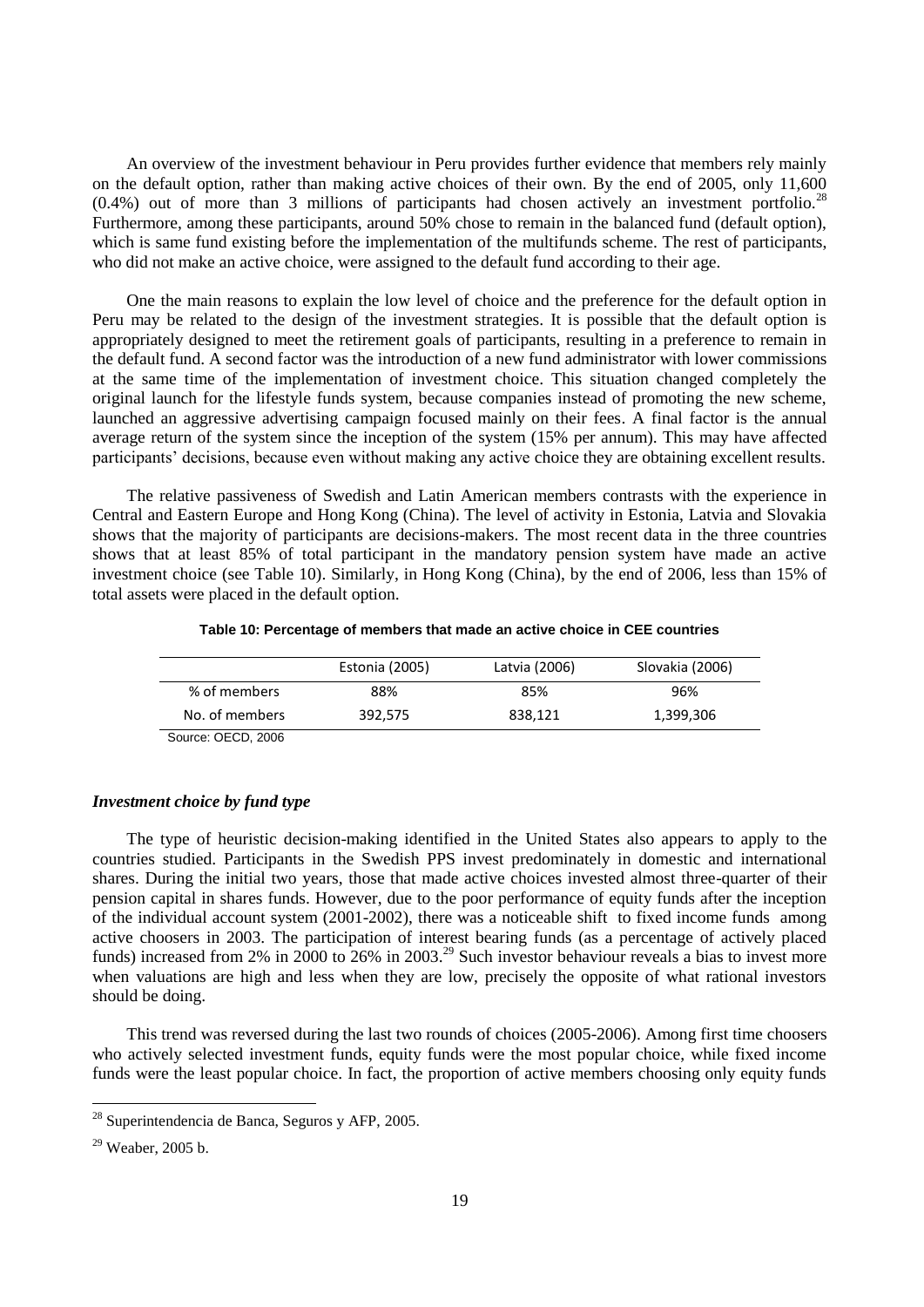increased noticeably from 39% to 59%, whereas the proportion of active members choosing only fixed income funds fell from 14% to 4% (see Table 11). Moreover, among those members who chose a combination of two or more funds with different asset allocation, around 20% of them selected an equity fund as part of their investment strategy.

|                                  | 2005  | 2006  |
|----------------------------------|-------|-------|
| Only equity funds                | 39%   | 59%   |
| Only mixed funds                 | 4%    | 2%    |
| Only generation funds            | 9%    | 10%   |
| Only fixed income funds          | 14%   | 4%    |
| At least one equity fund         | 21%   | 19%   |
| At least one fixed income funds  | 3%    | 0%    |
| Other combinations               | 9%    | 4%    |
| Total active first time choosers | 9,331 | 8,454 |
| .                                |       |       |

|               | Table 11: Percentage of first time choosers by fund into the Premium Pension |  |
|---------------|------------------------------------------------------------------------------|--|
| <b>System</b> |                                                                              |  |

Source: Authors and Premium Pension Authority, 2006

Research carried out by Sunden (2004) may explain why participants in the PPS invest mainly in equity funds. She shows that the mix of investment options offered by plans in the PPS significantly affects the asset allocation of the participants in a plan. When pension providers offer many equity funds, participants tend to invest more in equities. In the Swedish Premium pension System, around 70% of the available funds are equity funds. The study also finds that the equity share in the portfolio increases with the number of funds chosen. Among participants who chose two funds, the equity share was 68.3% while the share for those who chose five funds was  $83.1\%$ . This effect could be the result of the " $1/n$ " strategy identified in the United States literature.

Fund allocation in the Chilean mandatory pension funds also illustrate that active participants are taking a substantial level of equity risk in their retirement portfolios. By the end of 2006, approximately 70% of total members who made an active choice opted for those funds with an equity exposure over 60%. Classifying by type of fund, the share of participants that have actively chosen fund A (up to 80% of equities) rose from 6% in 2002 to 33% in 2006. For fund B (up to 60% of equities), this proportion has increased from 19% to 38% during the same period (see Chart 5). On the other hand, Fund C (up to 40% in equities), which represented the largest share of active participant at the inception of the programme fell from 55% to 24%. Simultaneously, the individual preferences for those funds with the highest proportion of fixed income securities (Fund D and E) fell to 3% and 2% respectively.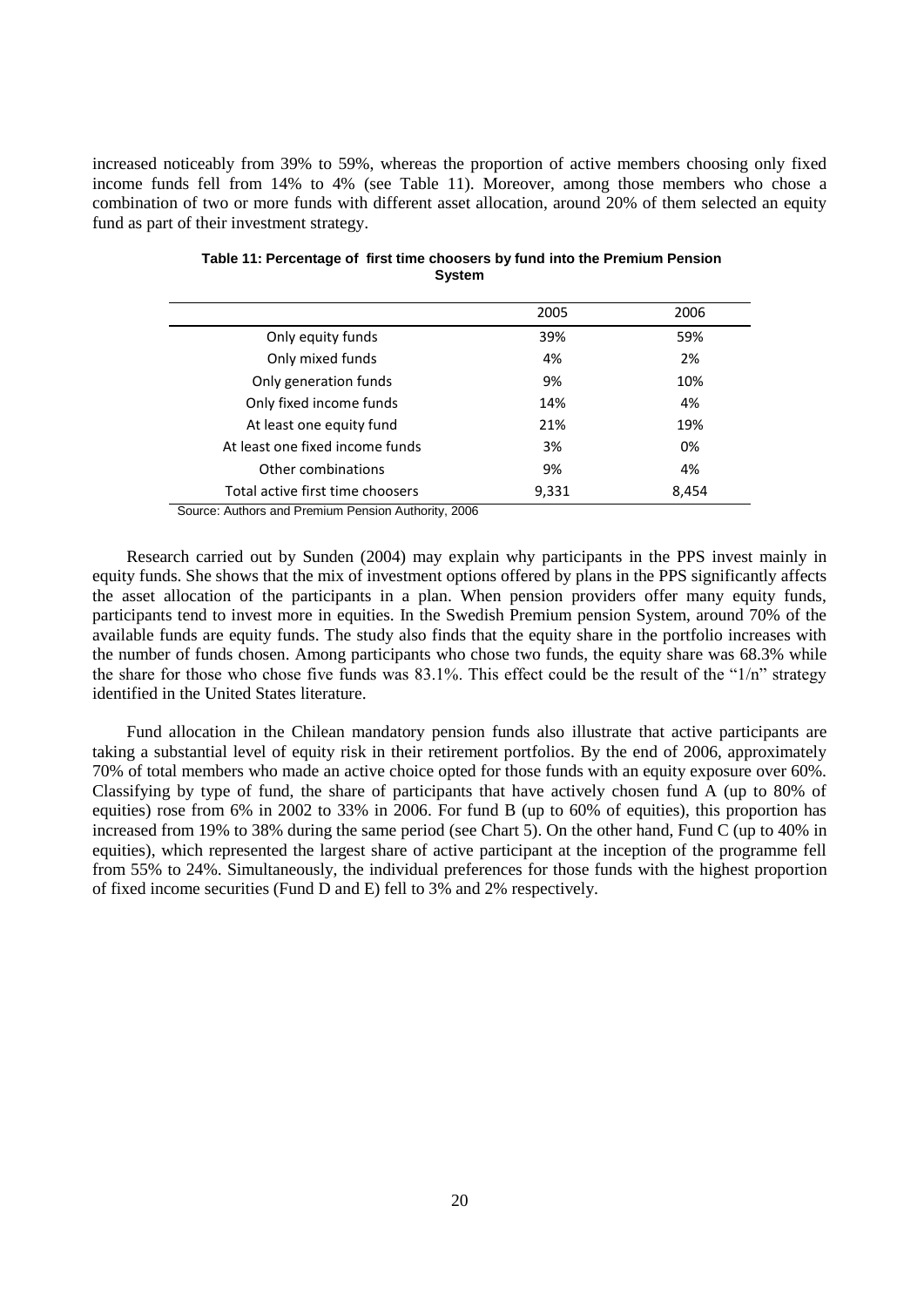

#### **Chart 5: Fund allocation among members that made an active choice, Chile**

Source: Authors calculations and SAFP.

Two factors may explain why most active participants in Chile are choosing the riskiest portfolios. The first is the high returns of the equity market in Chile over the last 4 years and the second is the young structure of the population. Most financial planners advise young people to invest in funds A and B, on the basis that stock funds have historically provided higher returns than fixed income funds. Implicit in this recommendation is the expectation that the positive equity premium will continue in the future, at least over the long term. As shown in Table 12, between September 2002 and December 2006, the overall real rate of return before administrative cost of fund A, was 96.7% in real term (17.2% annual average return), while the result achieved by the Fund E, which is invested only in fixed income securities, was 16.9% (3.7% annual average return).

|   | Accumulated<br>real return | annual average<br>real return | Number of months<br>with negative yield | Number of months<br>with positive yield | Total period<br>(months) |
|---|----------------------------|-------------------------------|-----------------------------------------|-----------------------------------------|--------------------------|
| A | 96.7%                      | 17.2%                         | 13                                      | 38                                      | 51                       |
| B | 63.3%                      | 12.2%                         | 12                                      | 39                                      | 51                       |
| C | 45.1%                      | 9.1%                          | 12                                      | 39                                      | 51                       |
| D | 32.5%                      | 6.9%                          | 10                                      | 41                                      | 51                       |
|   | 16.9%                      | 3.7%                          | 14                                      | 37                                      | 51                       |

**Table 12: Invest return and number of months with negative and positive returns in the Chilean multifund pension system (Sep 2002 - Dec 2006)**

Source: Association of AFP, June 2006

 $\overline{a}$ 

While a high allocation to equities may be appropriate given the young structure of the population (60% of total participants are younger than 40, while only 15% are older than 50), there is evidence that most members do not understand the risks involved. A survey published in  $2006$ ,  $30$  documents that only one-third of participants know how many funds there are in the investment choice scheme and only around one-fifth can give the correct total number of funds. Further, only 16% of participants know correctly their type of funds.

<sup>30</sup> Economics Department of the Universidad de Chile, 2004.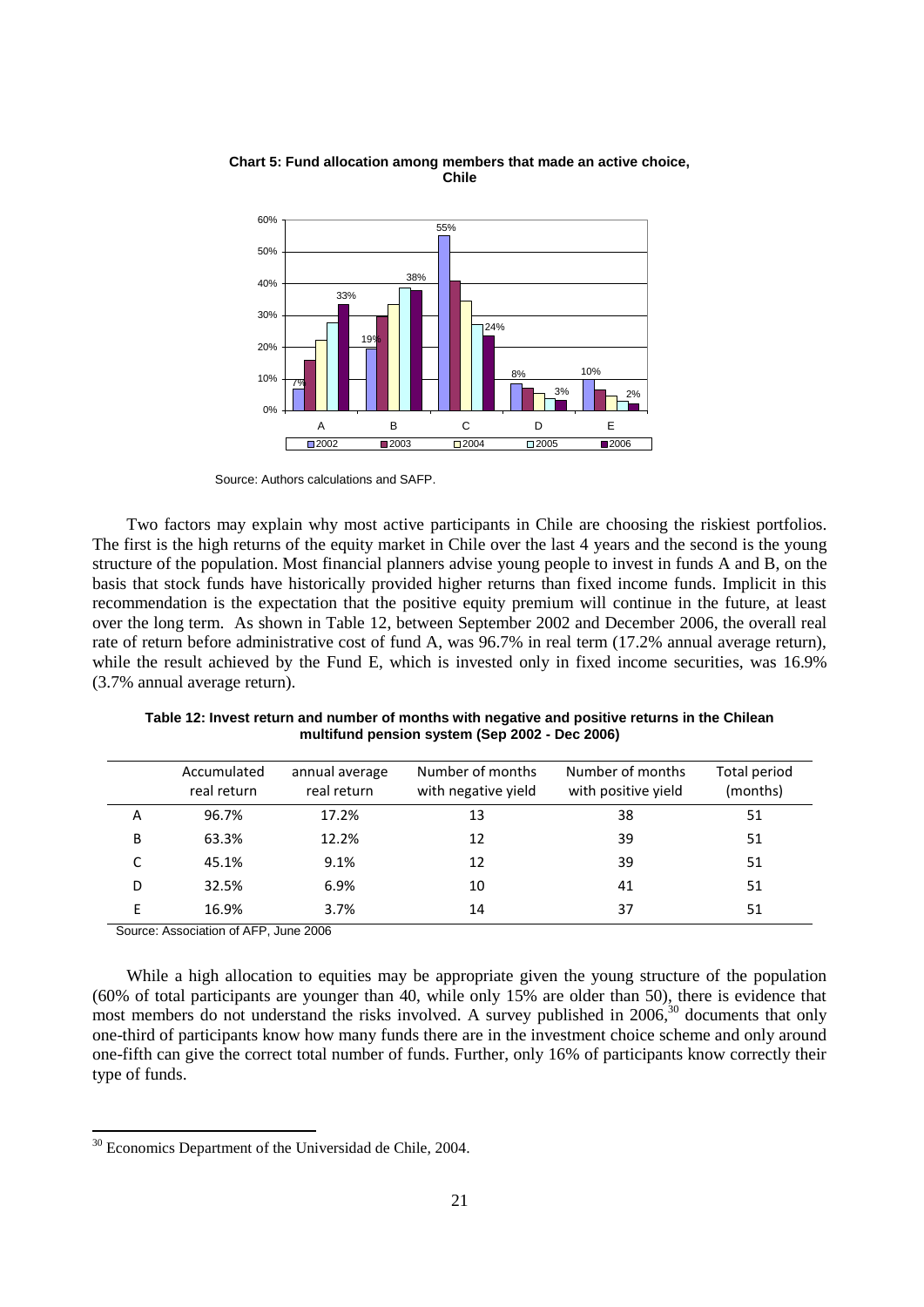Another important observation from the Chilean pension system is that most participants in each age band rely on the default option. By the end of 2006, between 62% and 79% of total participants had remained in the default allocation as their investment strategy. This result may be explained because this option meets the needs of participants. However, it is also likely that workers are convinced of its suitability precisely because it has been identified or "framed" as the default portfolio for their given age.

This "framing effect" may be demonstrated by the fact that during the last three years Chilean participants have switched actively from their default option to the fund immediately above in terms of equity exposure. This has happened in the three age bands. For example, the proportion of the first age group members whose choice correspond with their default option (fund B) has decreased from 87% in 2003 to 79% in 2006, whereas the proportion of members in the same band who have opted for fund A has increased from 5% to 16% (see Table 13). The shift among participants in the third age band is even more significant. The proportion of members in the default option fell by 22 percentage points between 2003 and 2006, whereas the proportion in the fund immediately above in terms of equity exposure increased by 20 percentage points.

|   | Age band |             |      |             |      | Total       |      |      |
|---|----------|-------------|------|-------------|------|-------------|------|------|
|   |          | 1-age group |      | 2-age group |      | 3-age group |      |      |
|   | 2003     | 2006        | 2003 | 2006        | 2003 | 2006        | 2003 | 2006 |
| Α | 5%       | 16%         | 2%   | 8%          | 0%   | 1%          | 3%   | 10%  |
| B | 87%      | 79%         | 5%   | 18%         | 2%   | 6%          | 42%  | 41%  |
| C | 7%       | 4%          | 90%  | 72%         | 10%  | 30%         | 44%  | 39%  |
| D | 1%       | 0%          | 2%   | 1%          | 84%  | 62%         | 10%  | 9%   |
| E | 1%       | 0%          | 1%   | 1%          | 4%   | 2%          | 1%   | 1%   |

**Table 13: Member allocation in the Chilean pension system by age group, 2003 - 2006 (the default option is shaded)**

Source: SAFP, 2005.

Note: 1-age group: men and women up to 35 year old; 2-age group: men from 36 to 55 years and women from 36 to 50 years; 3-age group: men from 56 years and women from 51 and pensioners. The default option is shaded.

The analysis of the decisions made by second pillar members in Mexico shows that SIEFORE 2 (default option for members younger than 55) is the most popular investment strategy. Since the introduction of the investment choice scheme, around 34 millions of participants were allowed to choose between two investment plans offered by private asset manager. By the end of September 2006, 65% of members were in SIEFORE 2, while the remaining 35% were in SIEFORE 1 (see Table 14). This result should come as no surprise given that the Mexican pension system is still quite young. However, a more detailed examination of these results shows that a considerable proportion of members younger than 55 have opted for the SIEFORE 1 instead of their default option. If we classify members only according to their age structure, the proportion of members in SIEFORE 2 would be higher than 90%, and less than 10% would qualifying in SIEFORE  $1.^{31}$ 

 $\overline{a}$ 

 $31$  AIOS, December 2005.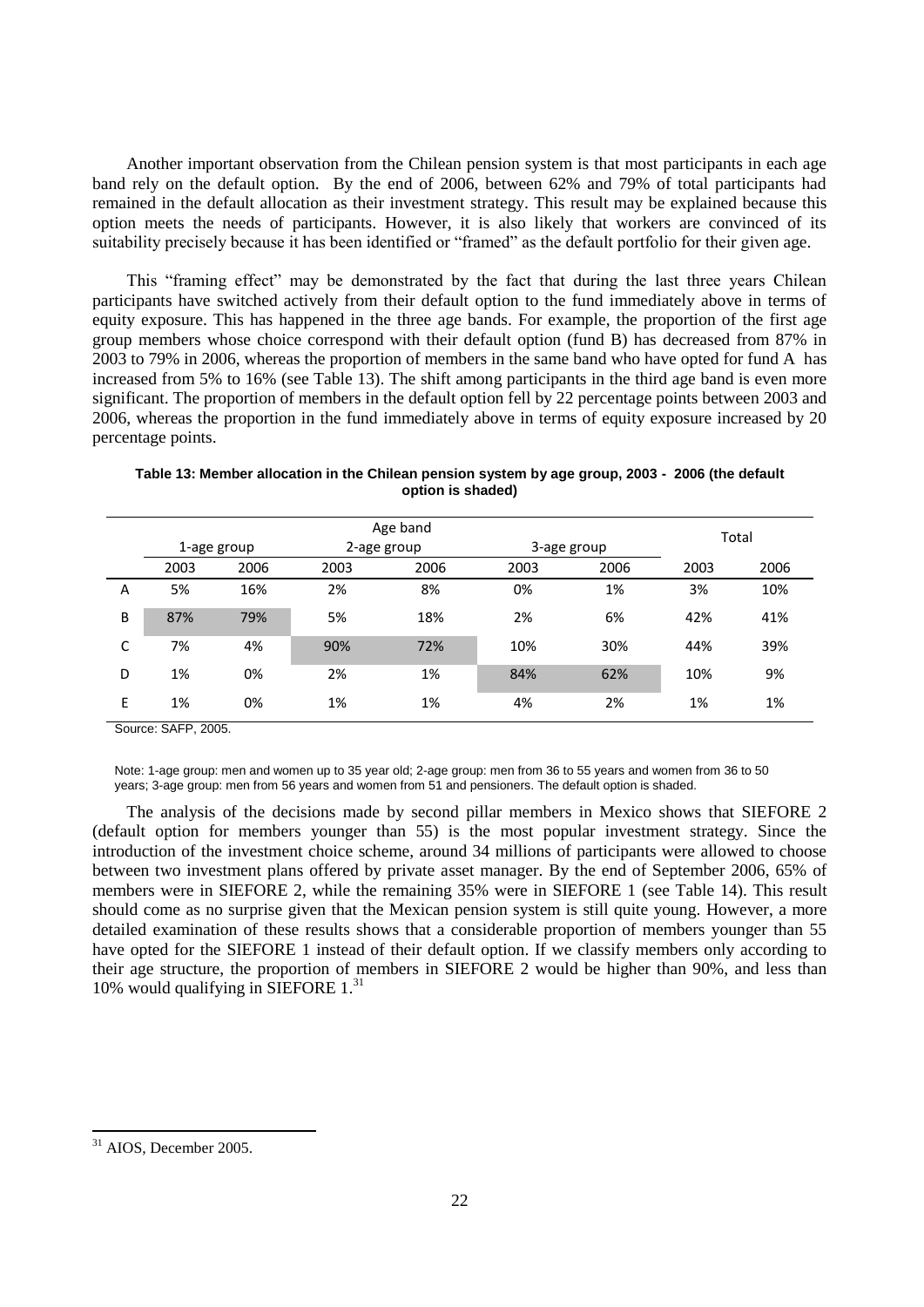| Investment strategy                                    | January 1005 | September 2006 |
|--------------------------------------------------------|--------------|----------------|
| SIEFORE 1 (investment only in fixed income securities) | 35.3%        | 35.6%          |
| SIEFORE 2 (up to 15% in equities)                      | 64.4%        | 64.7%          |
| Total members (millions of members)                    | 33,322       | 36.459         |
| Source: CONSAR, 2006                                   |              |                |

**Table 14: Percentage of members by investment strategy in Mexico** 

In Peru, few members selected a fund so the vast majority are placed in the balanced option with an average level of equity exposure (up to 45%). Recent data on asset allocation reveals a slight trend towards the aggressive option (up to 80% in equities). Between December 2005 and January 2007 the allocation in the aggressive fund grew from 1% to 7% of total assets, while those in the conservative and mixed funds decreased from 7% to 5% and from 92% to 88% respectively (see Table 15).

**Table 15: Asset allocation in the mandatory pension system in Peru**

| Date          | Conservative<br>(no equity<br>exposure) | Mixed<br>(up to 45% in<br>equities) | Aggressive<br>(up to $80\%$ in<br>equities) | Total assets<br>(millions US\$) |
|---------------|-----------------------------------------|-------------------------------------|---------------------------------------------|---------------------------------|
| December 2005 | 7%                                      | 92%                                 | 1%                                          | 9,501                           |
| January 2007  | 5%                                      | 88%                                 | 7%                                          | 15,005                          |

Source: Superintendencia de Banca, Seguros y AFP. December 2005.

Similar to the Chilean experience, this increase in the allocation to equity funds could be the result of the high returns of the stock market during 2006. In fact, during the first 12 months since the implementation of the Peruvian multifunds system, the stock market increased more than 180%. As consequence of this outstanding result, the real investment return of the aggressive fund was around 90%. On the contrary, the real investments return of the conservative and mixed fund during the same period was 16% and 23% respectively.

The experience in Central and Eastern European countries reveals a preference by members for equity funds. In Estonia, by the end of 2005 around 70% out of 392,595 chose the pension fund with the highest equity exposure, with up to 50% of the fund's assets in equities (see Table 16). Members who opted for the pension fund with the medium risk level, which invest up to 25% of assets into equities, represented 18%. Finally, the remaining 12% of members joined the conservative option with no equity exposure. Their preferences for higher risk appear to be driven by marketing companies and advice of fund management companies.<sup>32</sup>

The analysis of demographic data in Estonia shows also that an important percentage of participants in an intermediate age and close to retirement are choosing the pension funds with the highest equity exposure. By the end of 2004, from the total number participants in the progressive fund (up to 50% in equities) the majority of them (80%) are younger than 40, while the remaining 20% are members aged between 40 and 50 and older.

 $\overline{a}$ 

<sup>&</sup>lt;sup>32</sup> PRAXIS Center for Policy Studies, July 2005.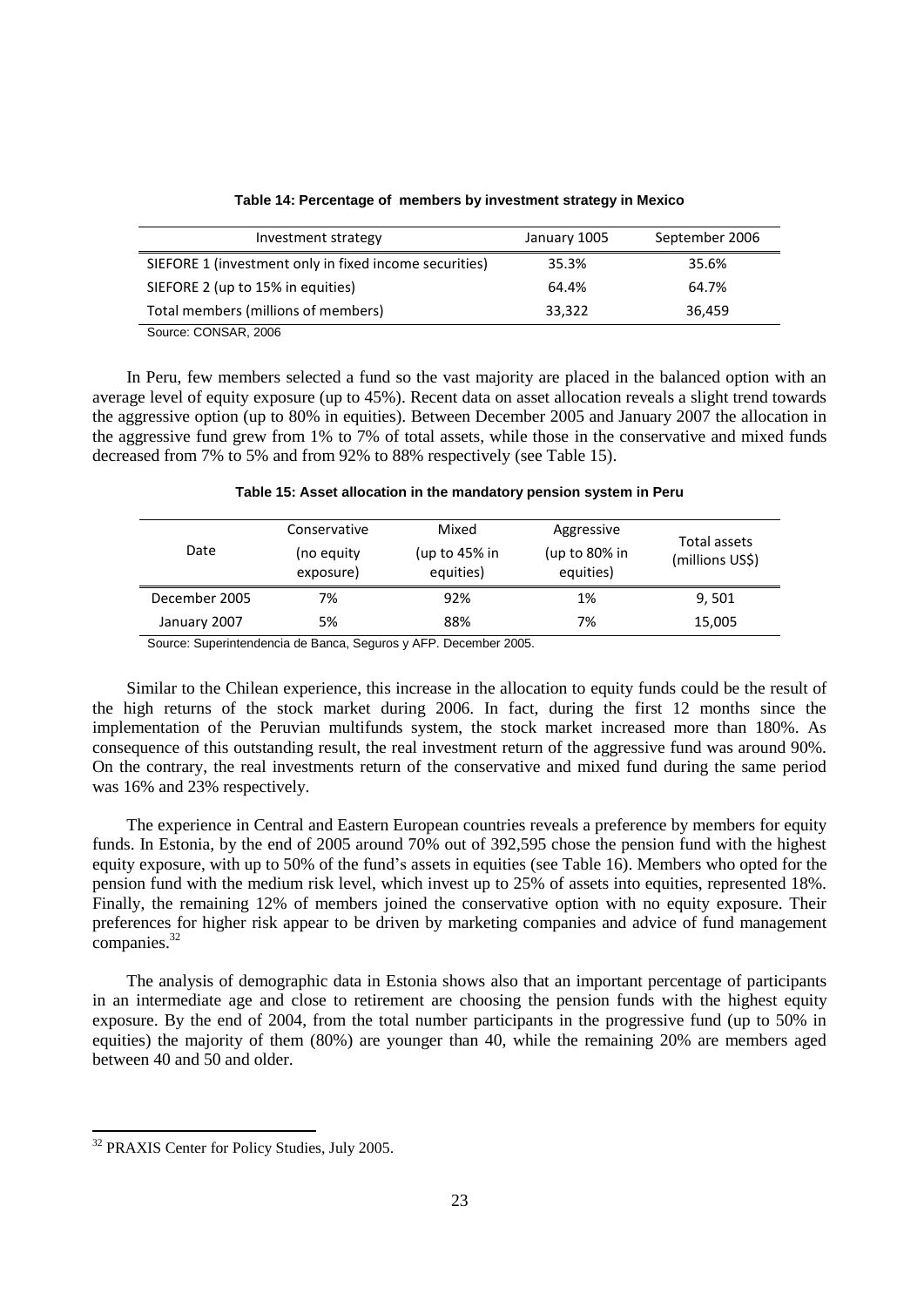Latvia has had a similar experience. Investment choice of pension portfolio started on 1 January 2003. By June 2006 approximately 68% of total participants in the second pillar had invested their pension savings in funds with a dynamic investment policy (up to 30% in equities). The age structure of the participants in the system and the potential for higher returns from a more diversified portfolio, with a greater equity component provide two strong arguments for member choice of active portfolio. On the other side, 28% of total participants decided to invest their pension saving in the conservative strategy (no equity exposure) or failed to make an active choice (as this fund is the default option). Finally, 4% of participants opted for balanced investment plans (up to 15% in equities).

Most of the members in the mandatory private pension scheme in Slovakia have followed an aggressive investment strategy. By June 2006, most of them had chosen the riskiest investment strategy (68%), with an equity allocation up to 80%, while 28% had opted to place their pension savings in the investment strategy with up to 50% of equity allocation (balanced option). The conservative fund gathered only 4% of participants. As in the other Central and Eastern European countries, this appetite for high risk strategies is driven by the younger age structure (under 40 years old) who represent 82% of all participants (see Table 16).

|              | <b>Estonia (2005)</b> | Latvia (June 2006) | Slovakia (June 2006) |
|--------------|-----------------------|--------------------|----------------------|
| Aggressive   | 70%                   | 68%                | 68%                  |
| Balanced     | 18%                   | 4%                 | 28%                  |
| Conservative | 12%                   | 28%                | 4%                   |

#### **Table 16: Members allocation by investment portfolio in CEE countries**

Source: OECD, 2006

Similar to the experience in Central and Eastern European countries, balanced funds (70% of equity exposure) and equity funds (around 100% equity exposure) have been the most popular choice in the MPF system of Hong Kong (China). In fact, the participation of both funds as a percentage of total assets has risen by around 10 percentage points, from 63% in 2001 to 73% in 2006 (see Chart 6). This increase is probably attributed to the increase in the stock market since the second quarter of 2003. On the other hand, the appeal of guaranteed funds (15% of equity exposure) seems to have dropped during the same period. Most Guaranteed fund providers have slashed the rate of guarantee due to the drop in interest rates in the past few years, which make the original guarantee rate unsustainable. In view of the reduction in the guaranteed rates of returns, employees have turned to balanced and equity funds (see Chart 7).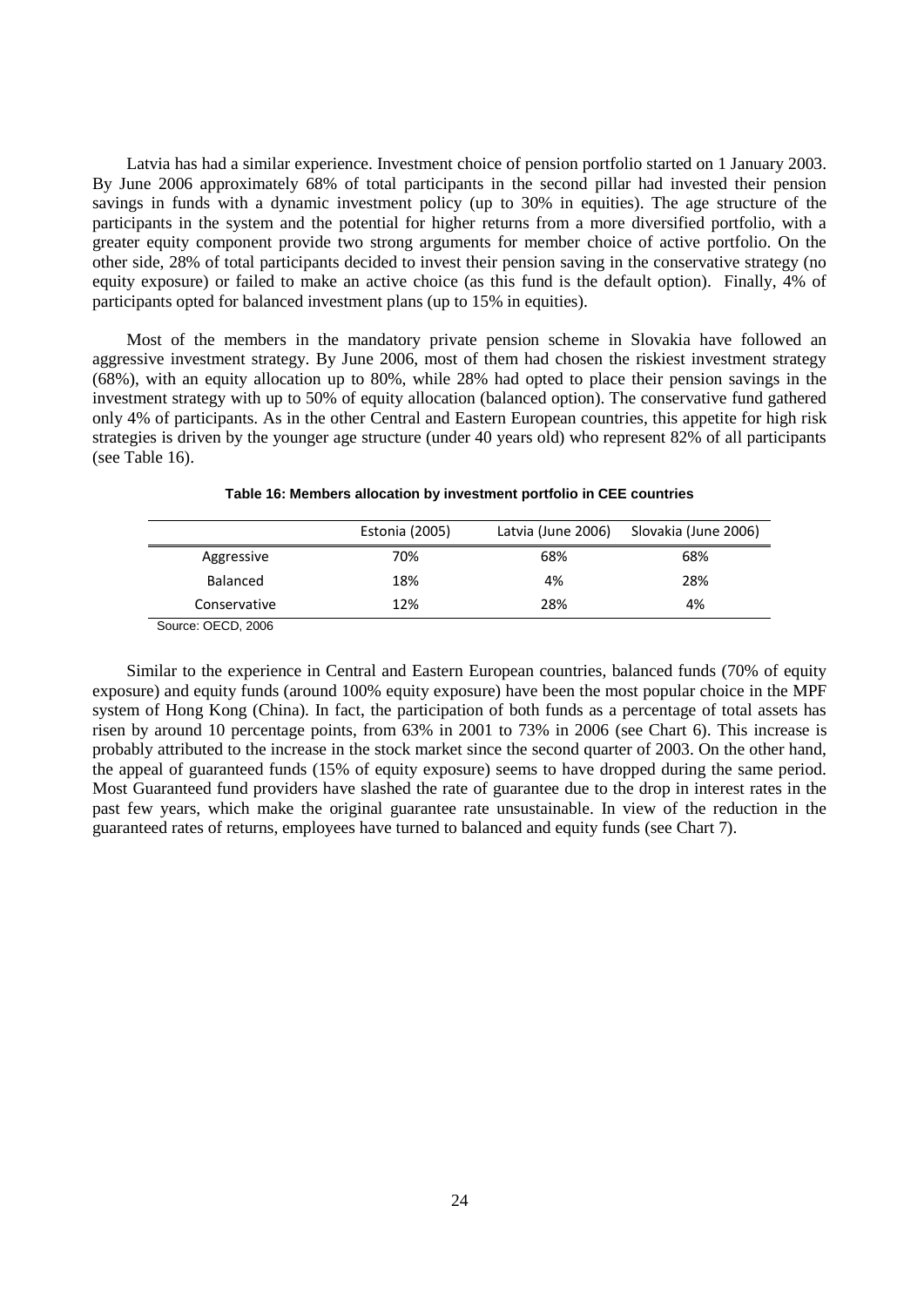#### **Chart 6: Distribution of assets by type of fund 2001- 2005**



#### (as a % of total assets)

#### **Chart 7: 12-month nominal rate of return by type of fund 2002 - 2006**



Source: MPF Authority and Authors' calculation. Source: MPF Authority and Authors' calculation.

#### **V. Concluding Remarks**

Mandatory individual retirement accounts have been introduced in various OECD countries and a large number of non-OECD ones. In most cases, these accounts have partially replaced public pension systems, raising concerns over their impact on retirement income. One of the most controversial aspects of these systems is whether and how to regulate the choice of portfolio and asset allocation by participants during the accumulation stage.

This paper's review of the international evidence on the investment behaviour of participants has identified some worrying patterns. Multiple research studies on behavioural economics have raised serious doubts about the ability of individuals to make strategic investment decisions. Although standard economic theory assumes that individuals act rationally to maximize their self-interest, behavioural economists have shown that limitations to cognitive abilities and behavioural challenges thwart the intention of many to make effective choices. The challenge facing policymakers is how to exploit the lessons of behavioural research to design investment choices that encourage individuals to make decisions that are in their own long-term interest.

An important conclusion from the empirical literature (which is largely United States-focused) is that menu design matters enormously for the choices actually made by investors. One particularly important difference among countries that have introduced mandatory individual accounts into their pension system is the number and structure of portfolio options available during the account accumulation phase. The international experience is quite varied. Countries such as Australia and Sweden offer an extraordinarily wide range of choice, whereas Latin American and Central and Eastern European countries offer a very limited number of choices (between two and five).

Although a basic assumption of economic theory is that consumers are better off with a wider array of choices, too many investment options can cause information overload, resulting in greater confusion and complexity, and, consequently, in greater use of the default option. This is confirmed by the international evidence, as the percentage of contributors who exert choice is higher in Chile (approximately 74%) and especially in Central and Eastern European countries (over 85%) than Australia or Sweden (less than 10%).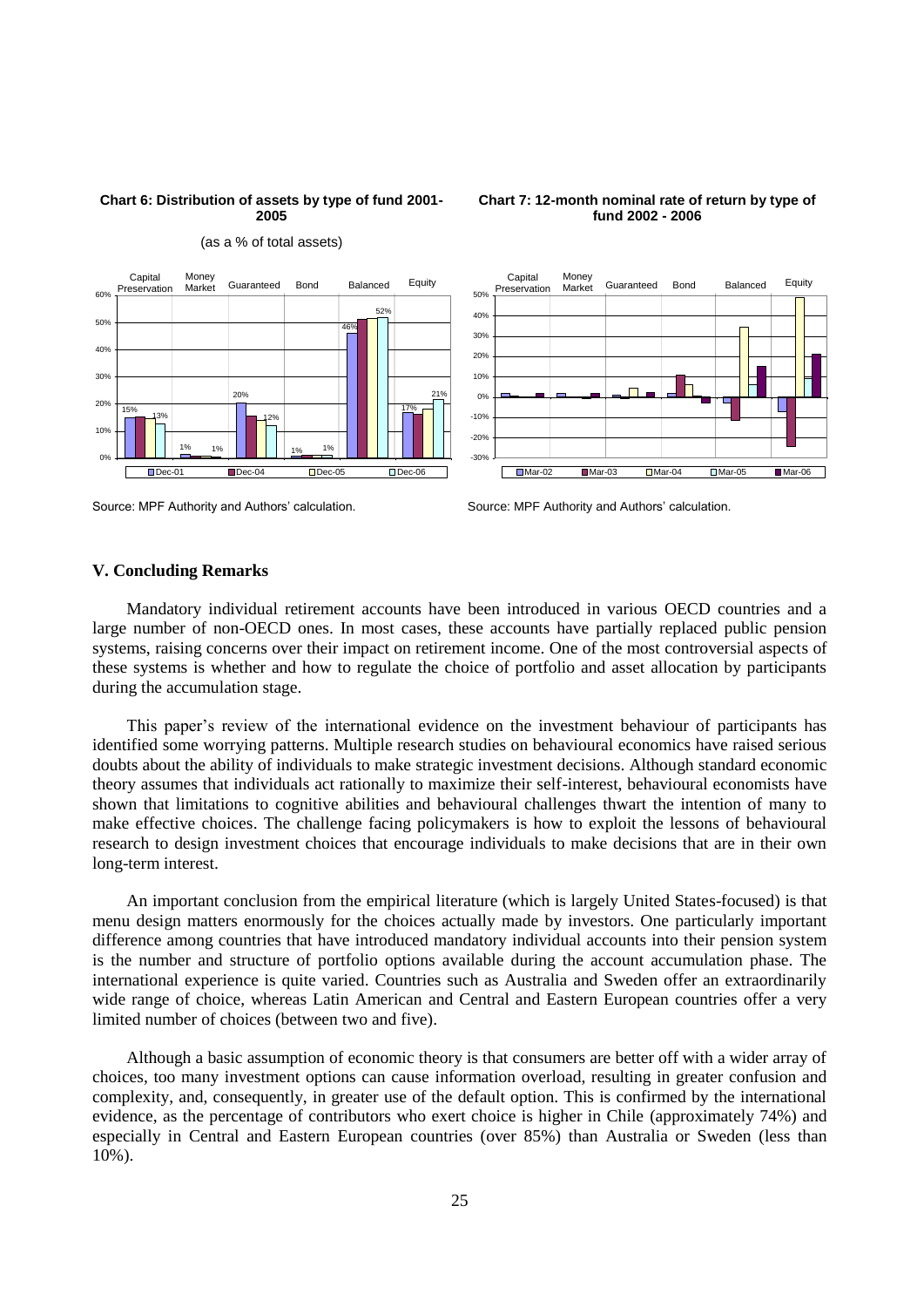Another key policy issue is the design of the default option, since even when choice is limited, an important group of participants do not exercise active choice. Moreover, many participants may interpret the default option as the relevant one for them, as it has been endorsed or proposed by policymakers. In Hungary, Estonia and Slovakia, for instance, the default option has no equity investment, which maybe unsuitable for young participants. In contrast, in Sweden, the default fund invests over 80% of its assets in equities. The countries studied regulate the default option in radically different ways and only Latin American countries adjust it depending on the age of the participants. Policy-makers need to urgently address how default investment options should be designed and specifically consider new types of default options, such as managed accounts and target date funds.

The international evidence also reveals a preference among members towards equity funds. While the age structure of participants in Latin American and Central and Eastern European countries may justify high equity allocations, there is also evidence of heuristic biases. Participants tend to change their asset allocation on the basis of recent performance trends and engage on naive diversification strategies, such as equal weights across funds irrespective of their asset allocation.

Overall, the international evidence on investment choice in mandatory individual account pension systems largely conforms with the patters identified in the United States, the country with broadest research in this area. More detailed research is needed to confirm some of the preliminary findings of this report.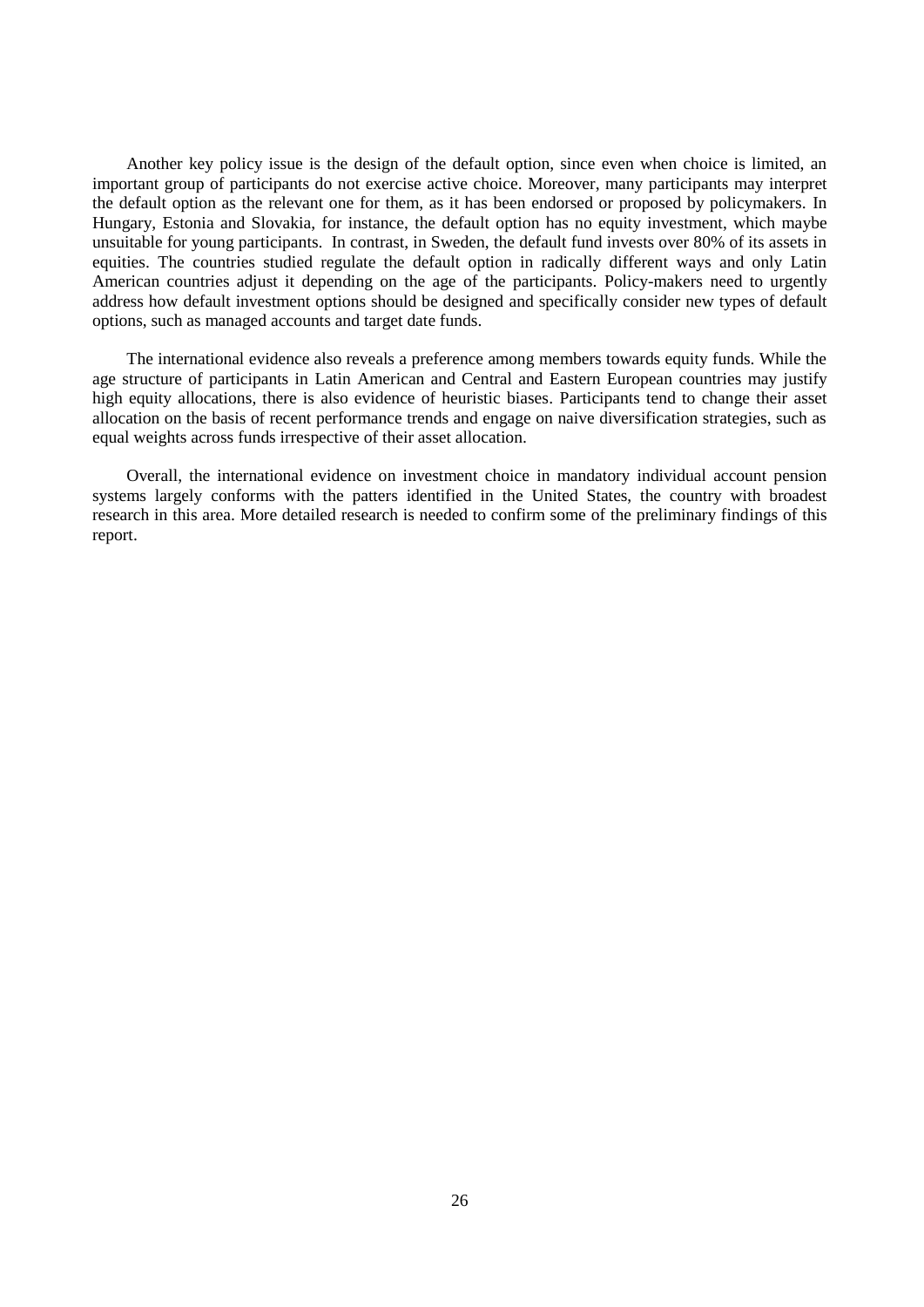# **References**

Agnew, J. (2003), "Inefficient Choices in 401(k) Plans: Evidence from Individual Level Data". Manuscript in preparation, The College of William and Mary.

Australian Prudential Regulation Authority (2006), "Annual Superannuation Bulletin", June 2005.

Barber, B. and T, Odean (2000), "Trading is hazardous to your wealth: The common stock investment performance of individual investors", The Journal of Finance, 2, 773-806.

Bernartzi, S. and R. Thaler (1999), "Risk Aversion or Myopia? Choices in Repeated Gambles and Retirement Investments", Management Science, Vol. 45, No. 3, pp. 364–38.

Benartzi, S. and R. Thaler (2001), "Naive Diversification Strategies in Retirement Saving Plans", American Economic Review, March 91(1): 79-98.

Benartzi, S. and R. Thaler (2002), "How Much Is Investor Autonomy Worth?", Journal of Finance (57) 4: 1593-1616.

Benartzi, S. and R. Thaler (2007), "Heuristics and Biases in Retirement Savings Behavior", mimeo.

Bowman, L. (2003), "A Matter of Choice", Money Management: August 2.

Brown, K., G. Gallery and N. Gallery (2004), "Superannuation Choice: The Pivotal Role of the Default Option‖, Journal Of Australian Political Economy No. 53, pp. 44-76.

Brown, J., N. Liang and S. Weisbenner (2007), "Individual Account Investment Options and Portfolio Choice: Behavioral Lessons from 401(K) Plans", NBER Working Paper No. W13169.

Campbell, J., and L. Viceira (2001), "Who Should Buy Long-Term Bonds?," American Economic Review, 91, 99-127.

Choi, J., D. Laibson, B. Madrian and A. Metrick (2003), "Passive Decisions and Potent Defaults." NBER Working Paper 9917.

Cronqvist, H. and R. Thaler (2004), "Design Choices in Privatized Social Security Systems: Learning from the Swedish Experience.‖ American Economic Review Papers and Proceedings 94: 424-428.

Economics Department of the Universidad de Chile (2004), Encuesta "Historia Laboral y de Seguridad Social".

Engström, S. and A. Westerberg (2003), "Which Individuals Make Active Investment Decisions in the New Swedish Pension System?" Journal of Pension Economics and Finance 2: 225- 245.

Fischoff, B (1982). "For those condemned to study the past, heuristics and biases in hindsight", in Kahneman, D., Slovic, P., and Tversky, A., eds. 1982. Judgment under uncertainty: Heuristics and biases. New York: Cambridge University Press.

Huberman, G. and W. Jiang (2006), "Offering versus Choice in 401(k) Plans: Equity Exposure and Number of Funds", [The Journal of Finance,](http://www.ingentaconnect.com/content/bpl/jofi;jsessionid=ce0hh0grcd60.henrietta) Volume 61, Number 2, April 2006, pp. 763-801(39).